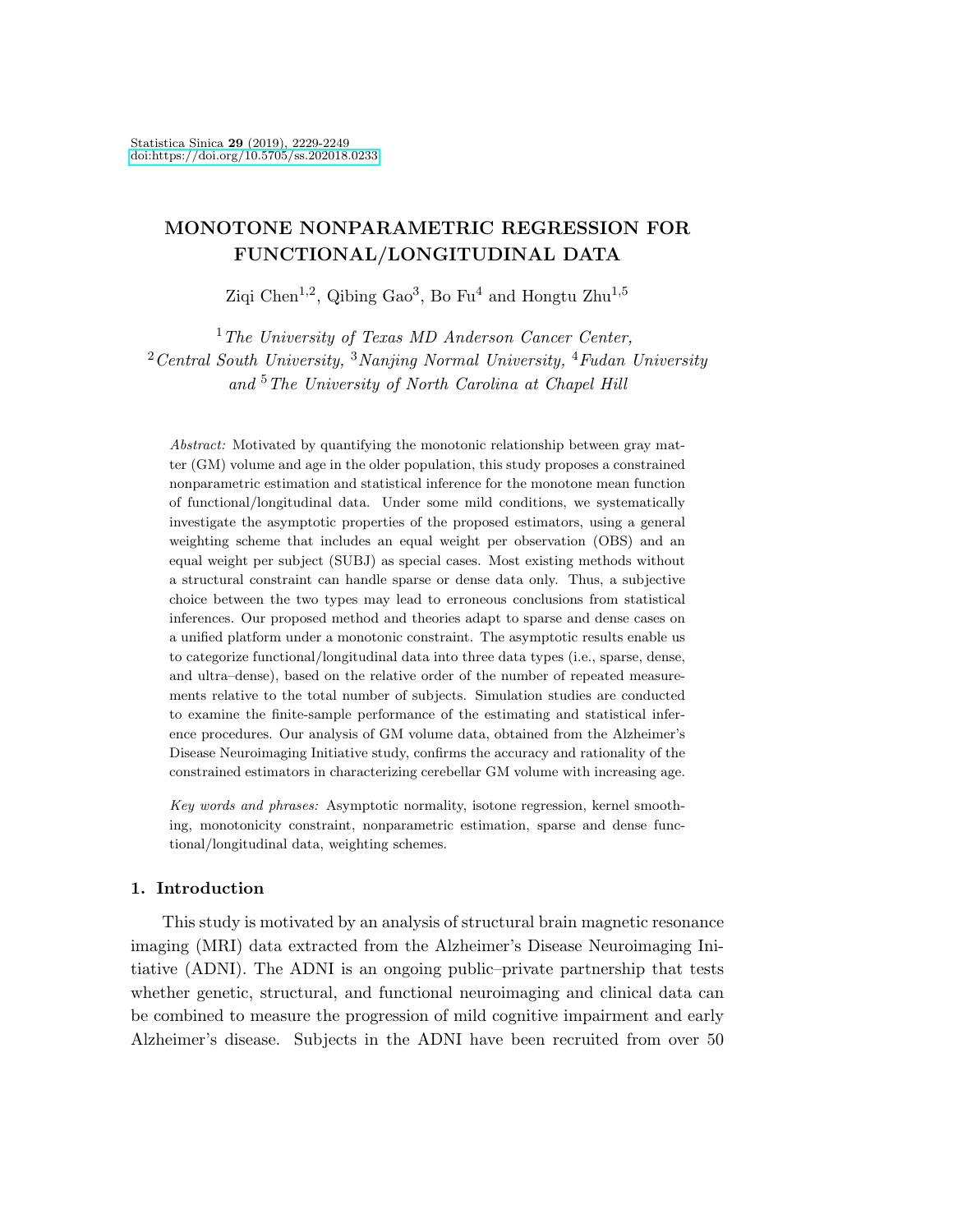sites across the United States and Canada. Our problem of interest is to study the effect of aging on the progression of Alzheimer's disease. In general, aging can be referred to as a progressive deterioration of physiological function, leading to impairments in cognitive function and the ability to execute and learn new movements. Recent methodological advances in MRI allow us to characterize the structural changes that accompany the aging of a healthy brain, such as changes in the volume of gray matter (GM). In addition to devastating cognitive impairment, disorders of degenerative dementia such as Alzheimer's disease are characterized by accelerating cerebral atrophy. MRI is often used to differentiate normal aging from the neurodegeneration evident in early Alzheimer's disease. These results all show that cerebellar GM volume decreases with increasing age in elderly people [\(Henkenius et al. \(2003\)](#page-19-0); [Hoogendam et al. \(2012\)](#page-19-1)), suggesting a monotonic relationship between GM volume and age.

Functional/Longitudinal data analyses are applied widely in the biomedical, psychometric, and environmental sciences [\(Fitzmaurice, Laird and Ware \(2004\)](#page-18-0); [Yao, Muller and Wang \(2005\)](#page-19-2); [Wu and Zhang \(2006\)](#page-19-3); [Wang, Chiou and Muller](#page-19-4) [\(2016\)](#page-19-4); [Zhu et al. \(2018\)](#page-20-0)). In this type of analysis, subjects are measured repeatedly over time, and measurements from the same subject are usually highly correlated. Let  $n_i$  be the number of repeated measurements for subject i, and n be the total number of subjects. The observations from each subject are assumed to be noisy, discrete realizations of an underlying process  $\{X(\cdot)\}\$ , and are given by

<span id="page-1-0"></span>
$$
y_{ij} = X_i(s_{ij}) + \sigma(s_{ij})\varepsilon_{ij} \quad \text{for} \quad j = 1, \dots, n_i; \quad i = 1, \dots, n,
$$
\n
$$
(1.1)
$$

where  $y_{ij}$  is the response variable of interest for subject i, measured at time  $s_{ij}$ ,  $X_i(\cdot)$  denotes an independent realization of the underlying process  $\{X(\cdot)\},$ and  $\varepsilon_{ij}$  is a random error with mean zero and variance one. Using a mixed effects approach, we decompose  $X_i(s_{ij})$  into an unknown population mean  $m(\cdot)$  =  $E{X_i(\cdot)}$  and a subject-specific trajectory  $\eta_i(\cdot)$ , with mean zero and covariance function  $\gamma(s,t) = \text{cov} \{ \eta_i(s), \eta_i(t) \}.$  Then, we can rewrite [\(1.1\)](#page-1-0) as

<span id="page-1-1"></span>
$$
y_{ij} = m(s_{ij}) + \eta_i(s_{ij}) + \sigma(s_{ij})\varepsilon_{ij} \text{ for } j = 1, ..., n_i; i = 1, ..., n. \quad (1.2)
$$

Throughout the paper, the density  $f(s)$  of time points  $\{s_{ij}\}\$ is defined on [0,1].

Estimating the mean function  $m(\cdot)$  is an important research topic in functional/longitudinal data analysis. Almost all existing methods estimate a nonparametric regression function without a structural constraint; see [Li and Hs](#page-19-5)[ing \(2010\)](#page-19-5), [Kim and Zhao \(2012\)](#page-19-6), [Zhang and Wang \(2016\)](#page-19-7), and the references therein. For instance, local linear and polynomial methods are the most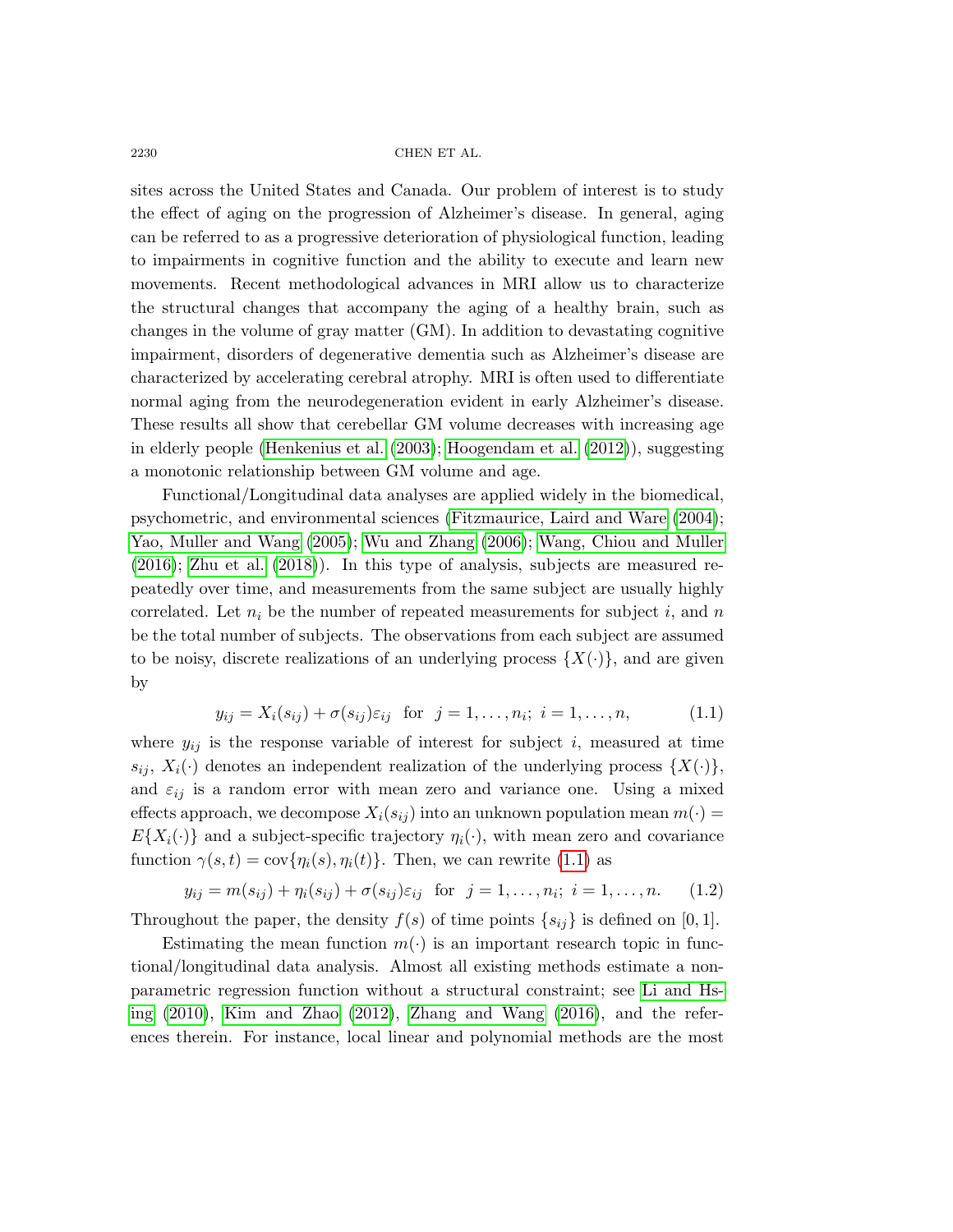popular for an unconstrained nonparametric estimation of  $m(\cdot)$  in the functional/longitudinal data framework [\(Kim and Zhao \(2012\)](#page-19-6); [Zhang and Wang](#page-19-7) [\(2016\)](#page-19-7)). However, the mean response function can be a monotonic function of s in some cases. For example, as shown in Section 5, GM volume decreases after age 40 [\(Henkenius et al. \(2003\)](#page-19-0)). The hippocampus volume decreases rapidly for those suffering from Alzheimer's disease [\(Dawson and Muller \(2018\)](#page-18-1)). To the best of our knowledge, few studies have attempted to estimate the monotone mean function for functional/longitudinal data.

However, there is a large amount of literature on estimating monotonic regression functions for cross-sectional data. Please see [Gijbels \(2005\)](#page-19-8), and the references therein. For instance, [Brunk \(1955\)](#page-18-2) proposed a modified maximum likelihood estimator of  $m(s)$ , although the estimator may not be smooth. [Muker](#page-19-9)[jee \(1988\)](#page-19-9) and [Mammen \(1991\)](#page-19-10) proposed a smooth monotonic estimator of  $m(s)$ , and constrained smoothing spline methods have been proposed for estimating  $m(s)$  [\(Ramsay \(1988,](#page-19-11) [1998\)](#page-19-12); [Kelly and Rice \(1990\)](#page-19-13); [Mammen and Thomas-Agnan](#page-19-14) [\(1999\)](#page-19-14); [Mammen et al. \(2001\)](#page-19-15)). [Hall and Huang \(2001\)](#page-19-16) proposed monotonizing general kernel-type estimators by tilting the empirical distribution. [Dette,](#page-18-3) [Neumeyer and Pilz \(2006\)](#page-18-3) proposed a nonparametric estimate of the inverse of a monotonic regression function, denoted as  $m^{-1}(\cdot)$ , and then calculated its numerical inversion.

The aim of this study is to develop a constrained nonparametric estimate of  $m(\cdot)$  under model [\(1.2\)](#page-1-1) and three different types of  $\{n_i : i = 1, ..., n\}$  relative to *n*. Compared with the existing literature (Zhang and Wang  $(2016)$ ; [Gijbels \(2005\)](#page-19-8)), we make several important contributions. First, we construct a constrained nonparametric estimator of monotone  $m(\cdot)$ , denoted as  $\hat{m}_I(\cdot)$ , for functional/longitudinal data, based on local kernel methods. Moreover, under a monotonicity constraint, we construct an asymptotic pointwise  $1 - \alpha$  confidence interval for the monotone mean function, without estimating the functions  $\gamma(s,s)$ and  $\sigma^2(s)$ . Second, we establish a unified theory of  $\hat{m}_I(\cdot)$  for all three relative orders of  $\{n_i\}$  to n under a general weighting scheme. This theory allows us to define three types of functional/longitudinal data: sparse data, dense data, and ultra-dense data. The type depends on whether  $\widehat{m}_I(\cdot)$  can achieve the root-n convergence rate and have a negligible asymptotic bias. Our estimation and confidence interval construction methods do not need to distinguish between sparse and dense data; that is, we allow the magnitude of  $n_i$  to vary freely, relative to the sample size n. In contrast, most existing methods without a structural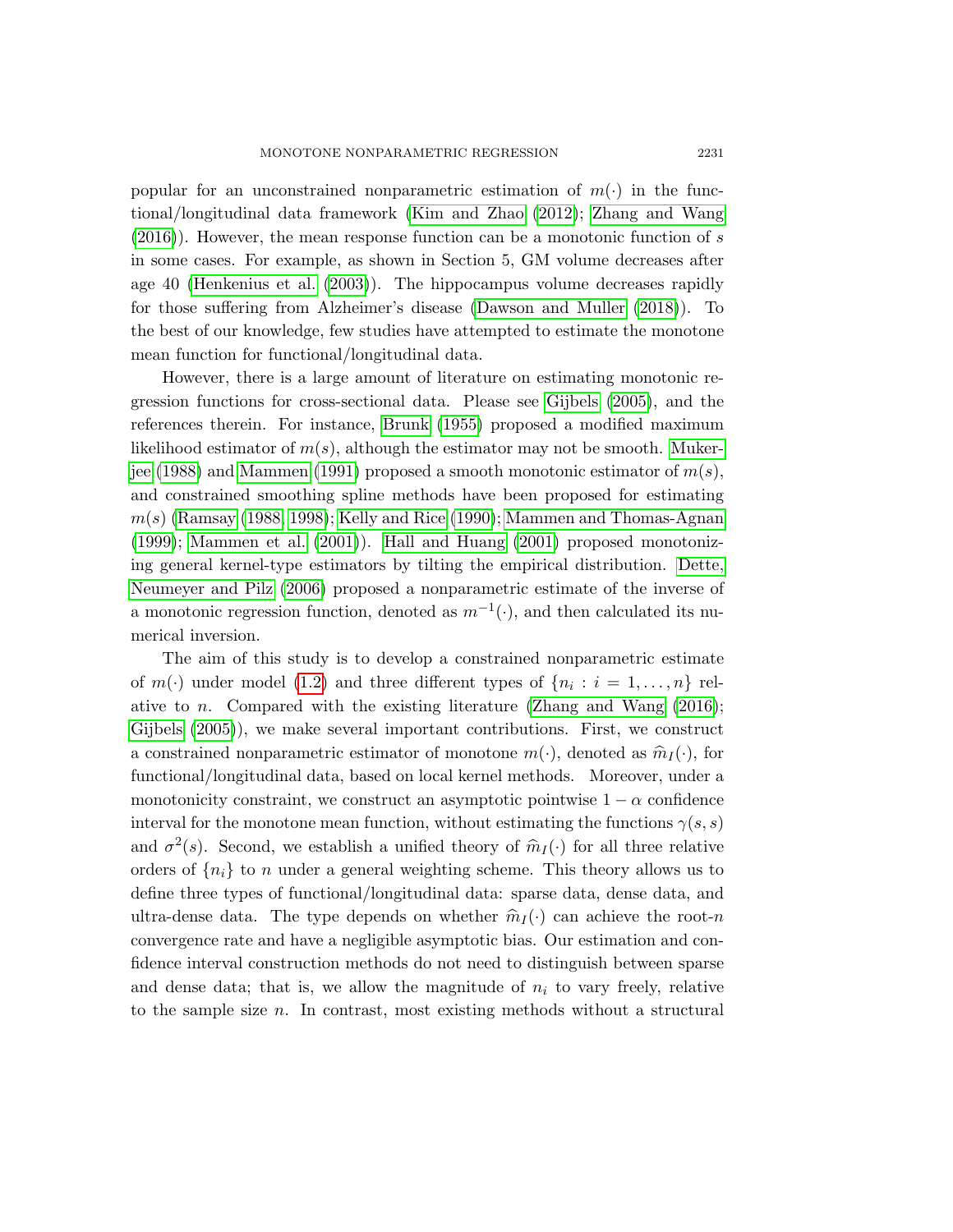constraint can handle individual sampling design scenarios only [\(Yao, Muller and](#page-19-2) [Wang \(2005\)](#page-19-2); [Hall, Muller and Wang \(2006\)](#page-19-17); [Zhang and Chen \(2007\)](#page-19-18)). Third, we consider two commonly used weighting schemes for unconstrained mean function estimations, introduced by [Zhang and Wang \(2016\)](#page-19-7), and compare them both theoretically and numerically in terms of estimation efficiency under the monotonic constraint. Finally, we have developed companion software, called monfuncreg, which is available at <https://github.com/BIG-S2/monfuncreg>.

The rest of this paper is organized as follows. We propose the nonparametric estimating procedure for the monotone regression function  $m(\cdot)$  in Section 2.1. Section 2.2 shows the asymptotic properties of the estimators discussed in Section 2.1. Section 2.3 presents an adaptive confidence interval for the constrained nonparametric mean function. Section 3 describes our simulation studies, and Section 4 conducts a real ADNI data analysis to show that the proposed nonparametric estimators perform well and reasonably. Section 5 concludes the paper. All assumptions are provided in the Appendix. All lemmas and detailed proofs are deferred to the Supplementary Material.

#### 2. Estimation Procedure and Theory

### 2.1. Monotone mean function estimation

We construct a constrained nonparametric estimator of  $m(\cdot)$  in model [\(1.2\)](#page-1-1), as follows. Without loss of generality, we consider the case of isotonic (strictly increasing) regression functions only. Let  $\partial_u = d/du$ ,  $K_d(\cdot)$  and  $K_r(\cdot)$  be kernel functions,  $h_d$  and  $h_r$  be bandwidths, and  $K_{a,h}(v) = h^{-1}K_a(v/h)$  be the rescaled kernel function with bandwidth h, for  $a = d$  and r.

We start by reviewing several key ideas from [Dette, Neumeyer and Pilz](#page-18-3) [\(2006\)](#page-18-3). Consider an independent and identically distributed (i.i.d.) sample of N uniform random variables, say  $U_1, \ldots, U_N \sim U[0, 1]$ . If  $m(\cdot)$  is a strictly increasing function on  $[0, 1]$  with a positive derivative, then a density estimator of  $m(U)$  for  $U \sim U[0,1]$  is  $\sum_{i=1}^{N} K_{d,h_d}(m(U_i) - u)/N$ , which is also the estimator of  $\partial_u(m^{-1})(u) \mathbf{1}(u \in [m(0), m(1)]),$  where  $\mathbf{1}(A)$  is an indicator function of event A. Thus, as  $h_d \to 0$  and  $Nh_d \to \infty$ , a consistent estimate of  $m^{-1}(t)$  is

<span id="page-3-0"></span>
$$
N^{-1} \int_{-\infty}^{t} \sum_{i=1}^{N} K_{d,h_d}(m(U_i) - u) du, \text{ for any point } t \in (m(0), m(1)). \tag{2.1}
$$

Moreover, estimator [\(2.1\)](#page-3-0) is a strictly increasing function, almost surely, when N is sufficiently large [\(Dette, Neumeyer and Pilz \(2006\)](#page-18-3)).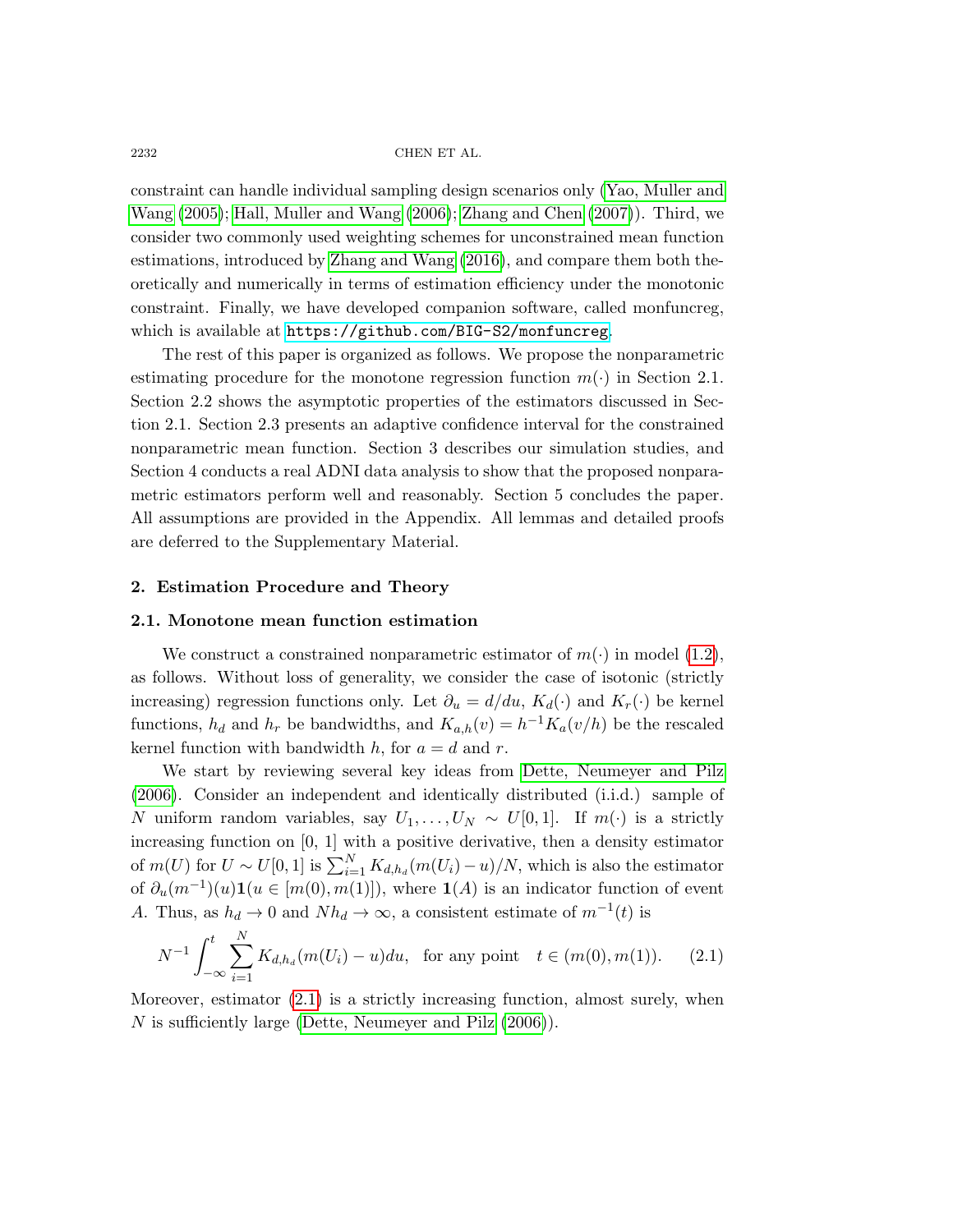To obtain an estimator of  $m^{-1}(t)$  in [\(2.1\)](#page-3-0), we need an unconstrained estimator of  $m(t)$ , that is,  $\widehat{m}(s) = \widehat{\beta}_0$ , where

<span id="page-4-0"></span>
$$
(\hat{\beta}_0, \hat{\beta}_1) = \arg \min_{\beta_0, \beta_1} \sum_{i=1}^n \omega_i \sum_{j=1}^{n_i} \left\{ Y_{ij} - \beta_0 - \beta_1 (s_{ij} - s) \right\}^2 K_{r, h_r}(s_{ij} - s),
$$

and  $\omega_i$  is a weight satisfying  $\sum_{i=1}^n n_i \omega_i = 1$ . We consider two commonly used weighting schemes: equal weight per observation (OBS) and equal weight per subject (SUBJ) [\(Yao, Muller and Wang \(2005\)](#page-19-2); [Li and Hsing \(2010\)](#page-19-5); [Kim and](#page-19-6) [Zhao \(2012\)](#page-19-6); [Zhang and Wang \(2016\)](#page-19-7)). Specifically, we set  $\omega_i = 1/(\sum_{i=1}^n n_i)$  for OBS, whereas we set  $\omega_i = 1/(nn_i)$  for SUBJ. Moreover,  $\hat{m}(s)$  is a local linear estimator of  $m(\cdot)$  [\(Li and Hsing \(2010\)](#page-19-5); [Zhang and Wang \(2016\)](#page-19-7)). By substituting  $\hat{m}(s)$  into  $(2.1)$ , we obtain

$$
\widehat{m}_I^{-1}(t) = N^{-1} \int_{-\infty}^t \sum_{i=1}^N K_{d,h_d} \left( \widehat{m} \left( \frac{i}{N} \right) - u \right) du.
$$

Our constrained estimator of  $m(s)$ , denoted as  $\widehat{m}_I(s)$ , is then calculated using a numerical inversion.

## 2.2. Theoretical results

In this subsection, we systematically investigate the asymptotic properties of  $\hat{m}_I(s)$ .  $K_d(v)$  and  $K_r(v)$  are symmetric kernels, with compact support  $[-1, 1]$ , and are twice continuously differentiable on  $[-1, 1]$ . For a specific kernel function K, we define  $\kappa_2(K) = (1/2) \int_{-1}^{1} u^2 K(u) du$ . Let  $\stackrel{d}{\longrightarrow}$  denote the convergence in distribution as  $n \to \infty$ . We also define  $\dot{m}(s) = dm(s)/ds$  and  $\ddot{m}(s) =$  $d^2m(s)/ds^2$ . Following the arguments in [Zhang and Wang \(2016\)](#page-19-7), we consider three types of data, which vary according to the number of repeated measurements  $\{n_i\}$ :

- (i) Sparse data:  $\bar{n}/n^{1/4} \to 0$ , with  $\bar{n} = \sum_{i=1}^{n} n_i/n$ ;
- (ii) Dense data:  $\bar{n}/n^{1/4} \to C$ , with  $0 < C < \infty$ ;
- (iii) Ultra–dense data:  $\bar{n}/n^{1/4} \to \infty$ .

To establish the asymptotic properties of general weighted estimators, we treat  $n_i$  and  $\omega_i$  as fixed quantities, while allowing them to vary with n. When  $n_i$  is random, the theory can be regarded as conditional on the value of  $n_i$ .

Define

$$
\Gamma_0^A(t) := \left\{ \int K_r^2(u) du \right\} \frac{\gamma(m^{-1}(t), m^{-1}(t)) + \sigma^2(m^{-1}(t))}{\{\dot{m}(m^{-1}(t))\}^2 f(m^{-1}(t))}
$$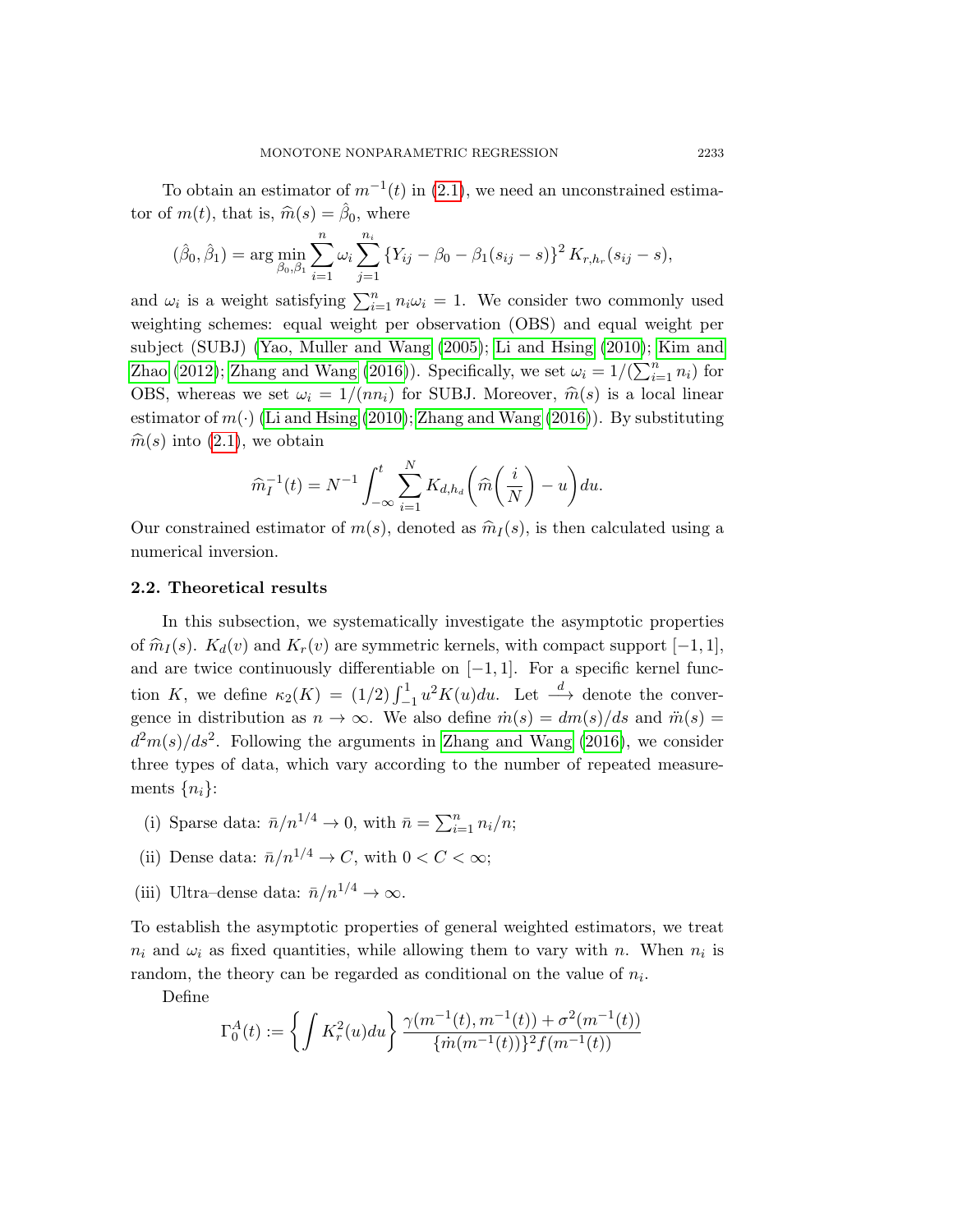and 
$$
\Gamma_0^B(t) := \frac{\gamma(m^{-1}(t), m^{-1}(t))}{\{\dot{m}(m^{-1}(t))\}^2}.
$$

The assumptions for the following theorem are provided in the Appendix. The theorem is obtained by Lemmas 1 and 5, given in the Supplementary Material.

<span id="page-5-0"></span>**Theorem 1.** Suppose that Assumptions  $(A)$ – $(C)$  in the Appendix hold. In addition, assume

- (i)  $\min[h_r/(\sum_{j=1}^n \omega_j^2 n_j), 1/\{\sum_{j=1}^n \omega_j^2 n_j(n_j-1)\}]h_r^6 \to 0;$
- (ii)  $h_r \sum_{j=1}^n \omega_j^2 n_j (n_j 1) / \sum_{j=1}^n \omega_j^2 n_j \to C_0 \in [0, \infty];$
- (iii)  $Nh_dh_r^2 \to \infty$ ;
- (v)  $m(s)$  is strictly increasing.

Then, for a fixed interior point  $t \in (m(0), m(1))$  satisfying  $\dot{m}(m^{-1}(t)) > 0$ , we have

$$
\Gamma(t)^{-1/2} \left\{ \widehat{m}_I^{-1}(t) - m^{-1}(t) + h_r^2 \kappa_2(K_r) \left( \frac{\ddot{m}}{\dot{m}} \right) (m^{-1}(t)) \right\} \stackrel{d}{\to} N(0, 1), \quad (2.2)
$$

where  $\Gamma(t)$  is equal to the sum of  $\Gamma^{A}(t) = \Gamma^{A}_{0}(t)(\sum_{j=1}^{n} \omega_{j}^{2} n_{j})/h_{r}$  and  $\Gamma^{B}(t) =$  $\Gamma_0^B(t) \sum_{j=1}^n \omega_j^2 n_j (n_j - 1).$ 

Theorem 1 can be regarded as a generalization of Theorem 3.1 in [Dette,](#page-18-3) [Neumeyer and Pilz \(2006\)](#page-18-3). Specifically, the asymptotic bias is the same as that for cross-sectional studies [\(Dette, Neumeyer and Pilz \(2006\)](#page-18-3)), whereas the variance term  $\Gamma$  is more complex. Specifically,  $\Gamma^A$  characterizes the variances of all observations, and  $\Gamma^B$  comes mainly from the correlations between repeated measures across all subjects. Corollary 1 follows directly from Theorem [1.](#page-5-0)

<span id="page-5-1"></span>Corollary 1. Suppose that the assumptions of Theorem [1](#page-5-0) hold. Let t be a fixed interior point in  $(m(0), m(1))$  satisfying  $\dot{m}(m^{-1}(t)) > 0$ .

(a) OBS: If  $\min\{n\bar{n}h_r, n(\bar{n})^2/(\bar{n}_{S_2} - \bar{n})\}h_r^6 \to 0$  and  $h_r(\bar{n}_{S_2} - \bar{n})/\bar{n} \to C_0 \in$ [0,  $\infty$ ], where  $\bar{n}_{S_2} = \sum_{i=1}^n n_i^2/n$ , then the asymptotic normality [\(2.2\)](#page-4-0) holds with  $\Gamma(t)$  for OBS, denoted as  $\Gamma_{obs}(t)$ , equal to the sum of  $\Gamma^{A}_{obs}(t)$  and  $\Gamma^{B}_{obs}(t)$ , given by

<span id="page-5-2"></span>
$$
\Gamma^A_{obs}(t) = \frac{\Gamma^A_0(t)}{(n\bar{n}h_r)} \quad and \quad \Gamma^B_{obs}(t) = \frac{(\bar{n}_{S_2} - \bar{n})}{n\bar{n}^2} \Gamma^B_0(t).
$$

(b) SUBJ: If  $\min\{n\bar{n}_H h_r, n/(1-1/\bar{n}_H)\}h_r^6 \to 0$  and  $h_r(\bar{n}_H - 1) \to C_0 \in$ [0,  $\infty$ ], where  $\bar{n}_H = (n^{-1} \sum_{i=1}^n n_i^{-1})^{-1}$ , then the asymptotic normality [\(2.2\)](#page-4-0) holds with  $\Gamma(t)$  for SUBJ, denoted as  $\Gamma_{subj}(t)$ , equal to the sum of  $\Gamma^A_{subj}(t)$  and  $\Gamma^B_{subj}(t)$ ,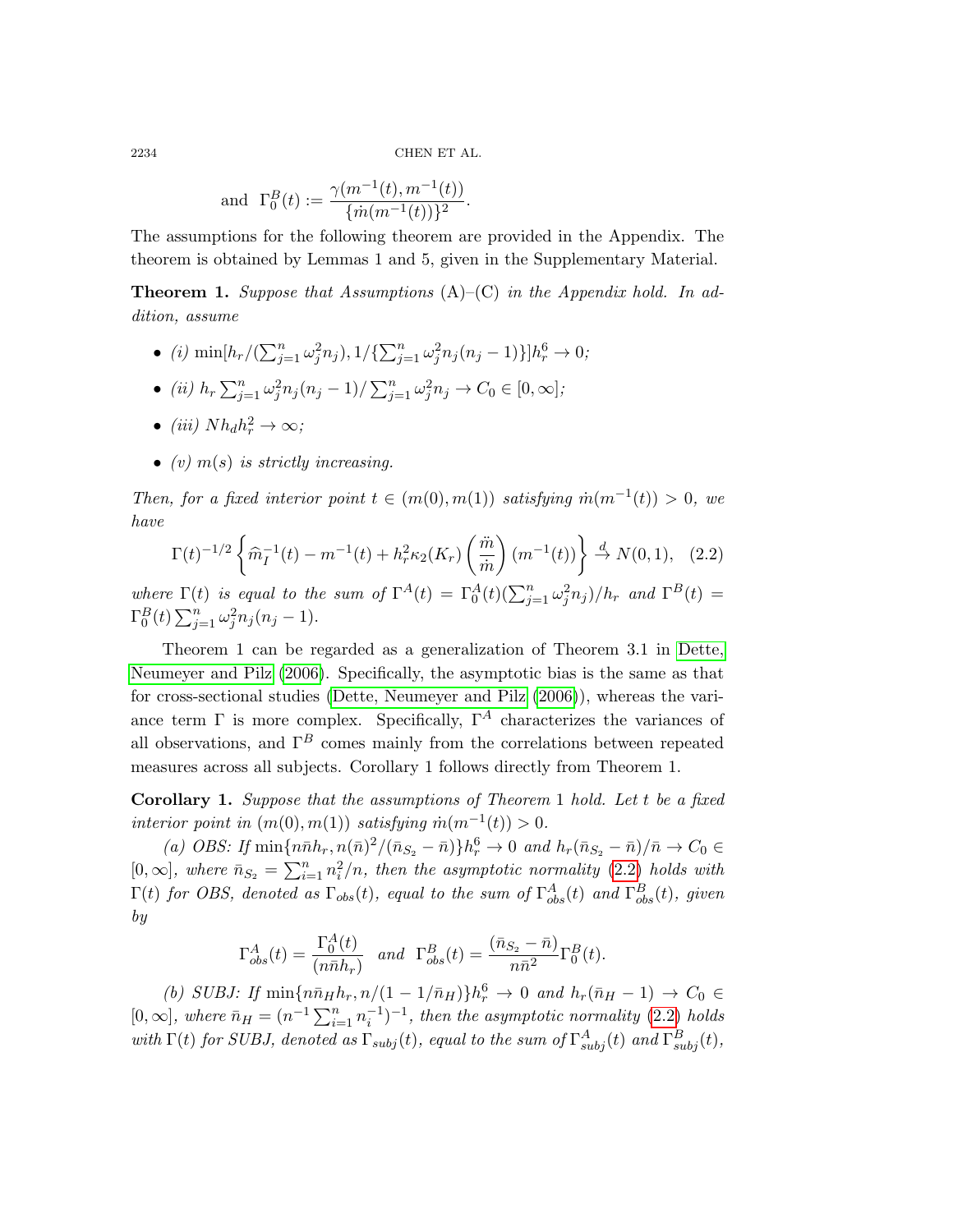given by

$$
\Gamma_{subj}^A(t) = \frac{\Gamma_0^A(t)}{(n\bar{n}_H h_r)} \quad and \quad \Gamma_{subj}^B(t) = n^{-1}(1 - \bar{n}_H^{-1})\Gamma_0^B(t).
$$

Three types of asymptotic normality emerge for the two schemes from Corol-lary [1,](#page-5-1) depending on the order of  $\bar{n}$  and  $\bar{n}_H$  relative to that of n.

<span id="page-6-0"></span>Corollary 2. Suppose that the assumptions of Theorem [1](#page-5-0) hold.

(a) OBS: Assume  $\limsup_n \bar{n}_{S_2}/\bar{n}^2 < \infty$ .

Case 1 (Sparse data) When  $\bar{n}/n^{1/4} \rightarrow 0$  and  $h_r \approx (n\bar{n})^{-1/5}$ , we have

$$
\sqrt{n\bar{n}}h_r\left\{\widehat{m}_{I(OBS)}^{-1}(t) - m^{-1}(t) + h_r^2\kappa_2(K_r)\left(\frac{\ddot{m}}{\dot{m}}\right)(m^{-1}(t))\right\} \to_d N(0,\Gamma_0^A(t)).
$$

Case 2 (Dense data) When  $\bar{n}/n^{1/4} \rightarrow C$  and  $h_r \bar{n}_{S_2}/\bar{n} \rightarrow C_1$ , for  $0 < C$ ,  $C_1 < \infty$ , we have

$$
\sqrt{\frac{n\bar{n}^2}{\bar{n}_{S_2}}} \left\{ \widehat{m}_{I(OBS)}^{-1}(t) - m^{-1}(t) + h_r^2 \kappa_2(K_r) \left( \frac{\ddot{m}}{\dot{m}} \right) (m^{-1}(t)) \right\}
$$
  
\n
$$
\rightarrow_d N \left( 0, \frac{\Gamma_0^A(t)}{C_1} + \Gamma_0^B(t) \right).
$$

Case 3 (Ultra-dense data) When  $\bar{n}/n^{1/4} \to \infty$ ,  $h_r n^{1/4} \to 0$ , and  $h_r \bar{n} \to \infty$ , we have

$$
\sqrt{\frac{n\bar{n}^2}{\bar{n}_{S_2}}} \left(\widehat{m}_{I(OBS)}^{-1}(t) - m^{-1}(t)\right) \rightarrow_d N\left(0, \Gamma_0^B(t)\right).
$$

(b) SUBJ: We can obtain similar asymptotic normality results corresponding to sparse, dense, and ultra-dense data for  $\hat{m}_{I(S)}^{-1}$  $\bar{I}_{I(SUBJ)}^{-1}(t)$  by replacing  $\bar{n},$   $\bar{n}_{S_2}/\bar{n},$  and  $\bar{n}^2/\bar{n}_{S_2}$  in (a) with  $\bar{n}_H$ ,  $\bar{n}_H$ , and 1, respectively.

Corollary [1](#page-5-1) indicates that  $\hat{m}_{I(C)}^{-1}$  $I(OBS)(t)$  and  $\widehat{m}_{I(S)}^{-1}$  $I(SUBJ)(t)$  have an identical asymptotic bias. However, their asymptotic variances are different.

We observed from Corollary [2](#page-6-0) that, for sparse data,  $\Gamma^A_{obs}$  and  $\Gamma^A_{subj}$  dominate  $\Gamma^B_{obs}$  and  $\Gamma^B_{subj}$ , respectively, and we obtain  $\Gamma^A_{obs} \leq \Gamma^A_{subj}$  using arguments similar to Corollary 3.3 in [Zhang and Wang \(2016\)](#page-19-7). Thus, the OBS scheme achieves a more efficient estimator of  $m^{-1}(t)$  than the SUBJ scheme does. Intuitively, for sparse data, the bandwidth satisfies  $\bar{n}h_r \to 0$  or  $\bar{n}_H h_r \to 0$ . A special and simple case is  $n_i h_r \to 0$ , for  $i = 1, \ldots, n$ , where each subject contributes only one observation for estimating  $m^{-1}(t)$ . That is, for a given t, the data for estimating  $m^{-1}(t)$  are i.i.d. Therefore, the OBS scheme, which assigns the same weight to each observation, yields a more efficient estimator.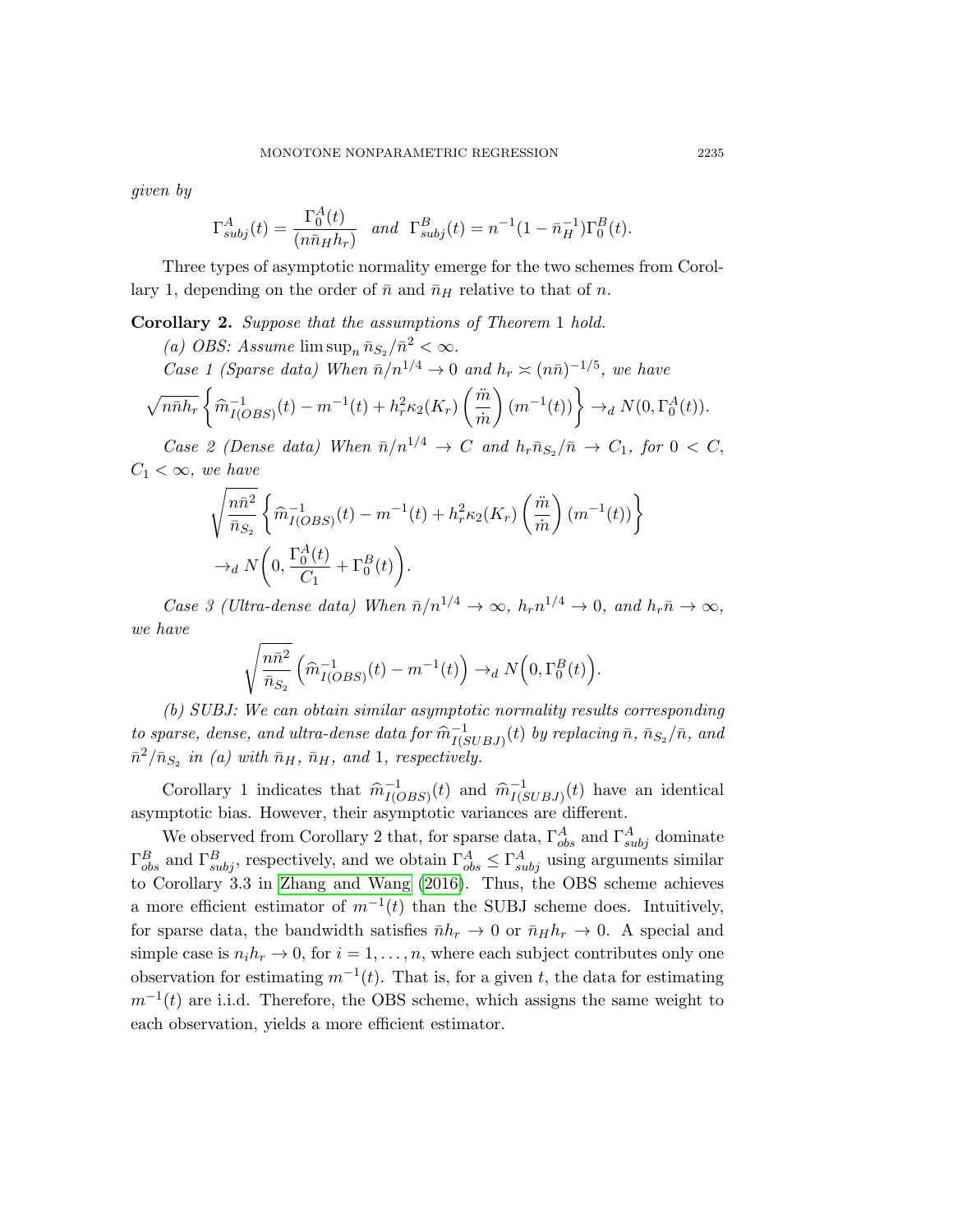In contrast, for ultra-dense data,  $\Gamma_{obs}^B$  and  $\Gamma_{subj}^B$  dominate  $\Gamma_{obs}^A$  and  $\Gamma_{subj}^A$ , respectively, and  $\Gamma_{obs}^B \geq \Gamma_{subj}^B$ . Thus, the SUBJ scheme is preferable to the OBS scheme. The conclusions here are consistent with those of [Zhang and Wang](#page-19-7) [\(2016\)](#page-19-7) for unconstrained nonparametric estimates of  $m(\cdot)$  in model [\(1.2\)](#page-1-1). Intuitively, for a given  $t$ , there exist subjects who contribute infinitely many observations to the estimation of  $m^{-1}(t)$ , because  $\bar{n}h_r \to \infty$  or  $\bar{n}_H h_r \to \infty$ . The observations from the same subject are correlated; thus, the covariances within one subject tend to dominate the variances, and could have an undue influence on the variance of  $\hat{m}^{-1}(t)$ . The SUBJ scheme avoids this situation by assigning the weight  $1/n_i$  to subject i and, thus, yields a more efficient estimator than the OBS scheme does. Essentially, for ultra-dense data, the SUBJ scheme is equivalent to the so-called "smooth-first-then-estimate" approach [\(Hall, Muller](#page-19-17) [and Wang \(2006\)](#page-19-17); [Zhang and Chen \(2007\)](#page-19-18)), which first preprocesses the discrete functional data for subject  $i$   $(i = 1, \ldots, n)$  using smoothing, and then adopts a sample mean of the smoothed functional data.

Remark 1. The asymptotic normality for "sparse data" is consistent with Theorem 3.1 in [Dette, Neumeyer and Pilz \(2006\)](#page-18-3), which is established for independent data. Moreover, the convergence rate of  $\hat{m}_{I(C)}^{-1}$  $\frac{1}{I(OBS)}(t)$  is  $(n\bar{n})^{2/5}$  or  $(n\bar{n}_H)^{2/5}$ , and both are of the order  $o_p(n^{1/2})$ .

**Remark 2.** The convergence rate of  $\widehat{m}_{I(C)}^{-1}$  $\frac{1}{I(OBS)}(t)$  for both "dense data" and "ultradense data" is  $O_p(n^{1/2})$ . Furthermore, "ultra-dense data" fall within the parametric paradigm, where the limiting normal distribution has a zero mean.

<span id="page-7-0"></span>Remark 3. An explicit partition of functional/longitudinal data can be concluded from Corollary [2](#page-6-0) based on the asymptotic properties of the proposed monotonicity-constraint nonparametric regression. Specifically, the functional/ longitudinal data can be divided into three types: sparse data, dense data, and ultra-dense data. The type is based on the relative order of  $\bar{n}$  and  $\bar{n}_H$  to  $n^{1/4}$ under the OBS or the SUBJ scheme, respectively. This partition is consistent with that of [Zhang and Wang \(2016\)](#page-19-7).

The functions  $\widehat{m}_I^{-1}$  $I_I^{-1}$  and  $m_N^{-1}$  are strictly increasing, regardless of the monotonicity of the "true" regression function  $m$ , for sufficiently large  $n$  and  $N$ . The following theorem states that the corresponding inverse function  $\hat{m}_I$  of  $\hat{m}_I^{-1}$  $I^{\text{-1}}$  also satisfies an asymptotic normal distribution. Its proof is similar to that of Theorem 3.2 in [Dette, Neumeyer and Pilz \(2006\)](#page-18-3) and, hence, is omitted here.

**Theorem 2.** Suppose that the assumptions of Theorem [1](#page-5-0) hold. For a fixed in-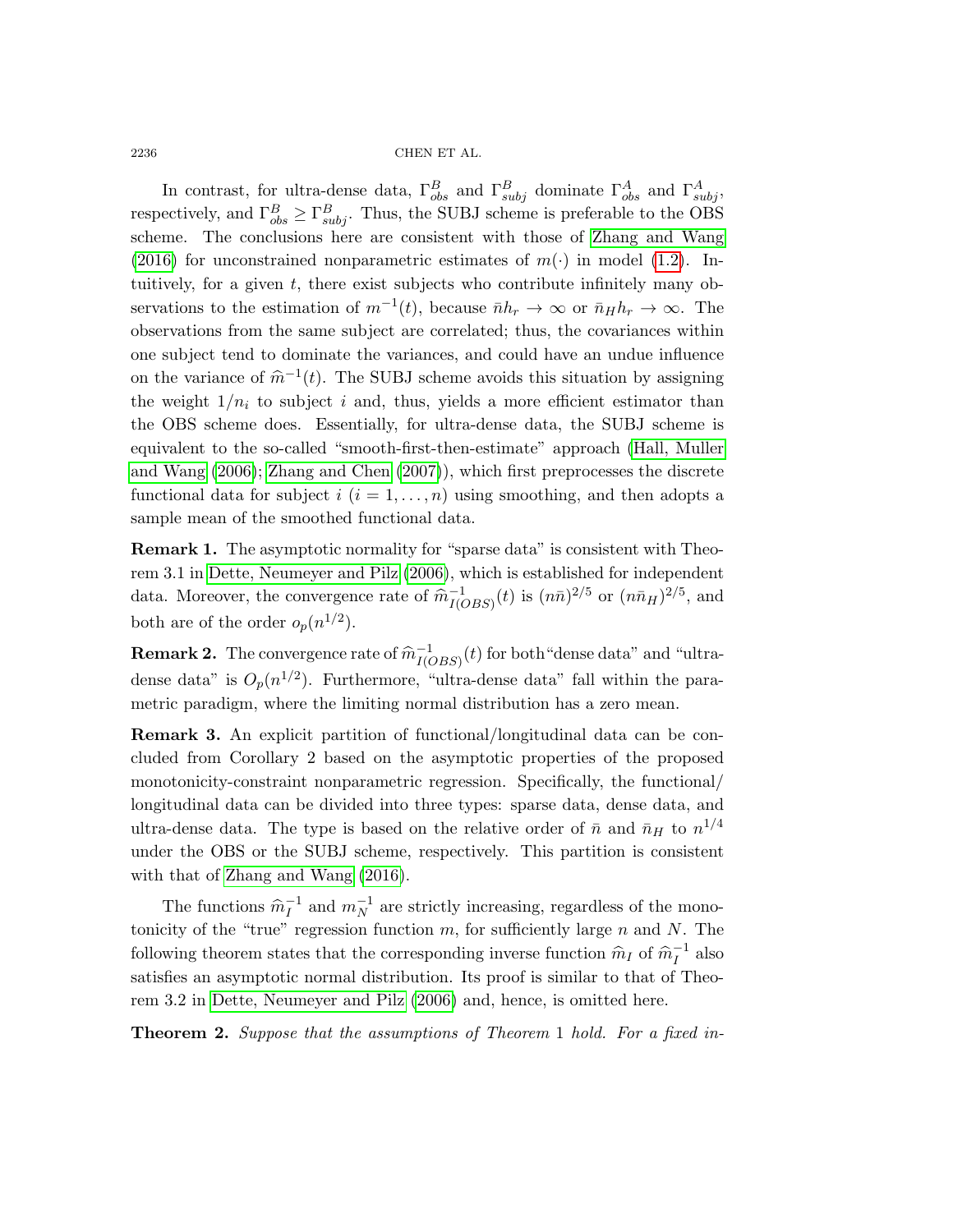terior point  $s \in (0,1)$ , with  $\dot{m}(s) > 0$ , we have

$$
\Gamma_*(s)^{-1/2} \left\{ \widehat{m}_I(s) - m(s) - h_r^2 \kappa_2(K_r) \widehat{m}(s) \right\} \stackrel{d}{\to} N(0, 1),
$$

where  $\Gamma_*$  is given by

$$
\Gamma_*(s) = h_r^{-1} \sum_{j=1}^n (\omega_j^2 n_j) \left\{ \int K_r^2(u) du \right\} \frac{\{\gamma(s, s) + \sigma^2(s)\}}{f(s)} + \sum_{j=1}^n \omega_j^2 n_j (n_j - 1) \gamma(s, s).
$$

We can see that our proposed constrained estimator and the unconstrained estimator of [Zhang and Wang \(2016\)](#page-19-7) have the same asymptotic distribution.

Similarly to Corollary [2,](#page-6-0) we can show the following results for  $\widehat{m}_{I(OBS)}$  and  $\widehat{m}_{I(SUBJ)}$ .

<span id="page-8-0"></span>Corollary 3. Suppose that the assumptions of Theorem [1](#page-5-0) hold and s is a fixed interior point in  $(0, 1)$  satisfying  $\dot{m}(s) > 0$ .

(a) OBS: Assume  $\limsup_n \bar{n}_{S_2}/\bar{n}^2 < \infty$ .

Case 1 (Sparse data) When 
$$
\bar{n}/n^{1/4} \to 0
$$
 and  $h_r \approx (n\bar{n})^{-1/5}$ , we have

$$
\sqrt{n\bar{n}h_r} \left\{ \widehat{m}_{I(OBS)}(s) - m(s) - h_r^2 \kappa_2(K_r) \widehat{m}(s) \right\}
$$

$$
\rightarrow_d N \left( 0, \left\{ \int K_r^2(u) du \right\} \frac{\left\{ \gamma(s, s) + \sigma^2(s) \right\}}{f(s)} \right).
$$

Case 2 (Dense data) When  $\bar{n}/n^{1/4} \rightarrow C$  and  $h_r \bar{n}_{S_2}/\bar{n} \rightarrow C_1$ , where 0 <  $C, C_1 < \infty$ , we have

$$
\sqrt{\frac{n\bar{n}^2}{\bar{n}_{S_2}}} \left\{ \widehat{m}_{I(OBS)}(s) - m(s) - h_r^2 \kappa_2(K_r) \ddot{m}(s) \right\}
$$

$$
\rightarrow_d N \left( 0, \left\{ \int K_r^2(u) du \right\} \frac{\left\{ \gamma(s,s) + \sigma^2(s) \right\}}{\left\{ C_1 f(s) \right\}} + \gamma(s,s) \right).
$$

Case 3 (Ultra-dense data) When  $\bar{n}/n^{1/4} \to \infty$ ,  $h_r n^{1/4} \to 0$ , and  $h_r \bar{n} \to \infty$ , we have

$$
\sqrt{\frac{n\bar{n}^2}{\bar{n}_{S_2}}} \left(\widehat{m}_{I(OBS)}(s) - m(s)\right) \to_d N\left(0, \gamma(s, s)\right).
$$

(b) SUBJ: We can obtain similar asymptotic normality results corresponding to sparse, dense, and ultra-dense data for  $\widehat{m}_{I(SUBJ)}(s)$  by replacing  $\overline{n}, \overline{n}_{S_2}/\overline{n}$ , and  $\overline{n}_{S_2}$ .  $\bar{n}^2/\bar{n}_{S_2}$  in (a) with  $\bar{n}_H$ ,  $\bar{n}_H$ , and 1, respectively.

Remark 4. An important implication of Corollary [3](#page-8-0) is that the partition of functional/longitudinal data for estimating  $m(\cdot)$  is the same as that discussed in Remark [3.](#page-7-0) Consistent with the results of  $\hat{m}_{I(C)}^{-1}$  $\frac{-1}{I(OBS)}$  for sparse data, OBS outperforms SUBJ by achieving a smaller asymptotic variance of  $\widehat{m}_{I(OBS)}(s)$ . For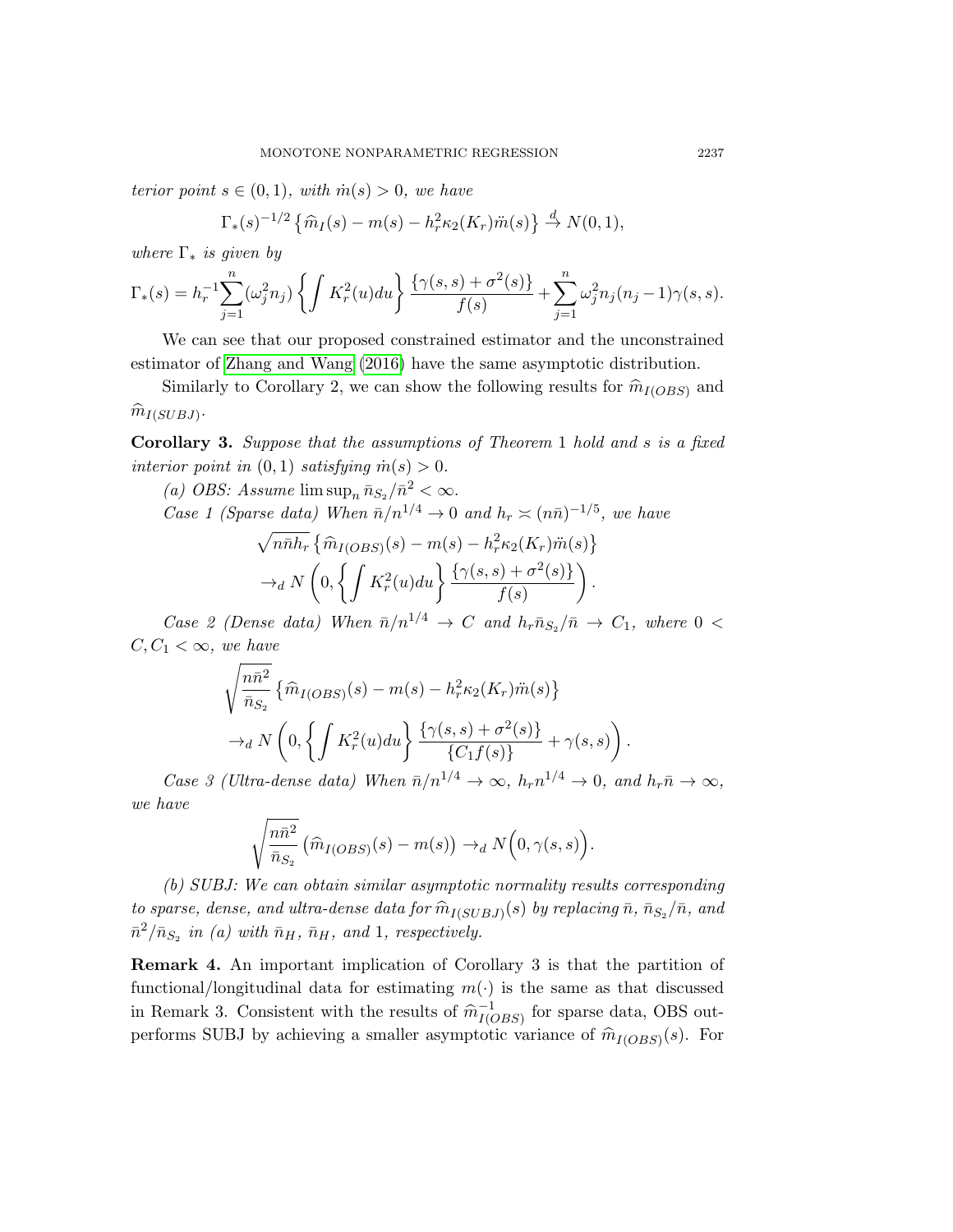ultra-dense data, however, SUBJ outperforms OBS.

Remark 5. Corollary [3](#page-8-0) indicates that the asymptotic normality results corresponding to the sparse, dense, or ultra-dense data vary significantly under the monotonicity constraint. For instance, their corresponding asymptotic variances are different. To construct a confidence interval, we may need to estimate  $\sigma^2(s)$ and  $\gamma(s, s)$  for each of the three types. Next, we show how to construct an adaptive confidence interval for all three data types.

## 2.3. Adaptive confidence interval

In this subsection, we construct an adaptive confidence interval for a monotone mean function, that can be adapted to the three data types [\(Kim and Zhao](#page-19-6) [\(2012\)](#page-19-6)). Recall that the asymptotic distribution of the constrained mean function estimator is the same as that of the unconstrained one. Specifically, for s a fixed interior point in  $(0, 1)$  satisfying  $\dot{m}(s) > 0$ , we estimate the variance of  $\widehat{m}_{I}(s)$  using

$$
U_n^2(s) = H_n^{-2}(s) \sum_{i=1}^n \left[ \omega_i \sum_{j=1}^{n_i} \{y_{ij} - \widehat{m}(s_{ij})\} K_{h_r}(s - s_{ij}) \right]^2,
$$

where  $H_n(s) = \sum_{i=1}^n \omega_i \sum_{j=1}^{n_i} K_{h_r}(s - s_{ij})$ . We define

$$
\overline{U}_n^2(s) = H_n^{-2}(s) \sum_{i=1}^n \left[ \omega_i \sum_{j=1}^{n_i} \left\{ y_{ij} - m(s_{ij}) \right\} K_{h_r}(s - s_{ij}) \right]^2.
$$

It follows from Lemma 3 in the Supplementary Material that  $U_n^2(s) = \overline{U}_n^2$  $\frac{2}{n}(s)\{1+\}$  $o_p(1)$ . After some calculation, we have  $\overline{U}_n^2$  $n(n) = \Gamma_*(s) \{1 + o_p(1)\}.$  Thus, it follows from Slutsky's theorem that we have

$$
U_n(s)^{-1} \left\{ \widehat{m}_I(s) - m(s) - h_r^2 \kappa_2(K_r) \ddot{m}(s) \right\} \stackrel{d}{\to} N(0, 1).
$$
 (2.3)

Therefore, [\(2.3\)](#page-5-2) can be used to construct a unified asymptotic pointwise  $1 - \alpha$ confidence interval for the monotone mean function  $m(s)$ , which can then be adapted for each type of data.

Remark 6. We can also use

<span id="page-9-0"></span>
$$
U_n(s)^{-1} \left\{ \widehat{m}(s) - m(s) - h_r^2 \kappa_2(K_r) \widehat{m}(s) \right\} \stackrel{d}{\to} N(0, 1)
$$
 (2.4)

to construct a good asymptotic pointwise  $1 - \alpha$  confidence interval for the mean function  $m(s)$  [\(Zhang and Wang \(2016\)](#page-19-7)) using the unconstrained estimator. However,  $\hat{m}(s)$  does not satisfy the monotonic constraint. Thus, we show in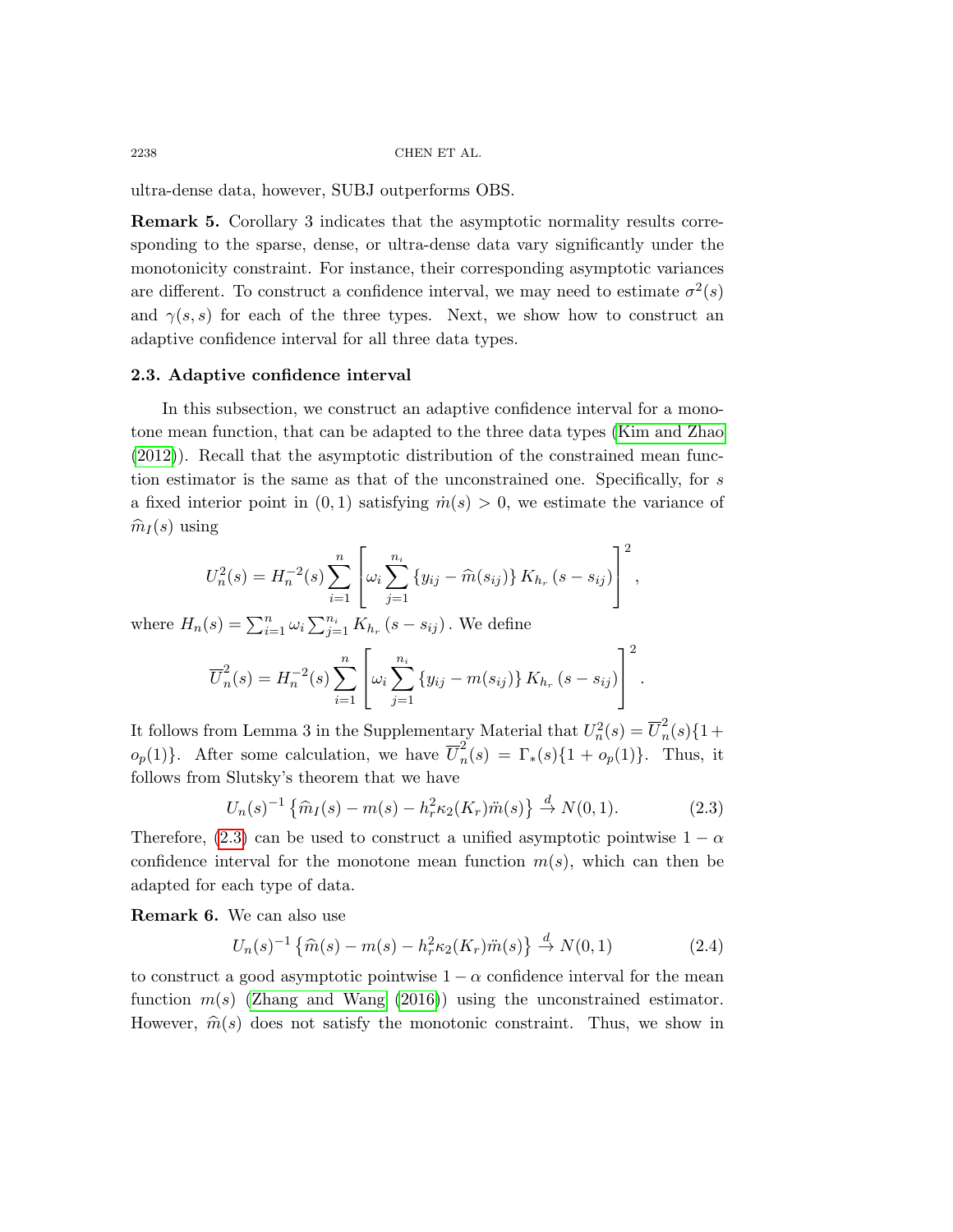the simulation studies that the standard deviation of  $\hat{m}_I(s)$  may be smaller than that of  $\hat{m}(s)$  in the finite-sample performance. If true, the average coverage rate of the  $1 - \alpha$  confidence interval based on [\(2.3\)](#page-5-2) may be better than that based on [\(2.4\)](#page-9-0) in terms of the finite-sample performance.

Remark 7. Define

<span id="page-10-0"></span>
$$
U_{In}^{2}(s) = \frac{1}{H_{n}^{2}(s)} \sum_{i=1}^{n} \left[ \omega_{i} \sum_{j=1}^{n_{i}} \left\{ y_{ij} - \widehat{m}_{I}(s_{ij}) \right\} K_{h_{r}}(s - s_{ij}) \right]^{2}.
$$

We can also show that

$$
U_{In}(s)^{-1} \left\{ \widehat{m}_I(s) - m(s) - h_r^2 \kappa_2(K_r) \ddot{m}(s) \right\} \stackrel{d}{\to} N(0, 1) \tag{2.5}
$$

holds as  $n \to \infty$ . Similarly, we may use [\(2.5\)](#page-10-0) to construct an asymptotic pointwise  $1 - \alpha$  confidence interval for  $m(s)$ . Because the unconstrained estimator is constructed by minimizing the difference between the responses  $y_{ij}$  and the estimated mean values  $\widehat{m}(s_{ij})$ ,  $U_n^2(s)$  may be slightly smaller than  $U_{In}^2(s)$ . Thus, the average length of the confidence interval based on [\(2.3\)](#page-5-2) may be slightly shorter than that based on  $(2.5)$ , in which case, the confidence interval based on  $(2.3)$ may be a better one.

#### 3. Simulation Studies

We carried out the following simulation studies to examine the finite-sample performance of the proposed estimation method. The data were simulated according to

$$
y_{ij} = m(s_{ij}) + \sum_{k=1}^{3} \alpha_{ik} \Phi(s_{ij}) + \sigma \varepsilon_{ij}
$$
, for  $j = 1, ..., n_i$ ;  $i = 1, ..., n$ ,

where  $m(s) = \sin(s)$ , for  $s \in [0, 1]$ ,  $\alpha_{ik} \sim N(0, \omega_k)$ , and  $\varepsilon_{ij}$  is i.i.d. Let  $\Phi_1(s) = 1$ , where  $m(s) = \sin(s)$ , for  $s \in [0, 1]$ ,  $\alpha_{ik} \sim N(0, \omega_k)$ , and  $\varepsilon_{ij}$  is find. Let  $\Psi_1(s) = 1$ ,<br>  $\Phi_2(s) = \sqrt{2} \sin(2\pi s)$ ,  $\Phi_3(s) = \sqrt{2} \cos(2\pi s)$ ,  $(\omega_1, \omega_2, \omega_3) = (0.6, 0.3, 0.1)$ , and  $n =$ 150. The design points  $s_{ij}$  were uniformly simulated on [0, 1]. Two distributions of  $\varepsilon_{ij}$  were considered:  $N(0, 0.5)$ , and a T distribution with three degrees of freedom. For each distribution, we considered the following three cases for the vector  $\mathbf{n} = (n_1, \ldots, n_n)^T$ :

(Case 1) 
$$
\mathbf{n}_1 : n_i \sim U[\{1, 2, \ldots, 5\}],
$$
 (Case 2)  $\mathbf{n}_2 : n_i \sim U\left[\left\{\frac{n}{10}, \ldots, \frac{n}{5}\right\}\right],$   
(Case 3)  $\mathbf{n}_3 : n_i \sim U\left[\left\{\frac{n}{3}, \ldots, \frac{2n}{3}\right\}\right],$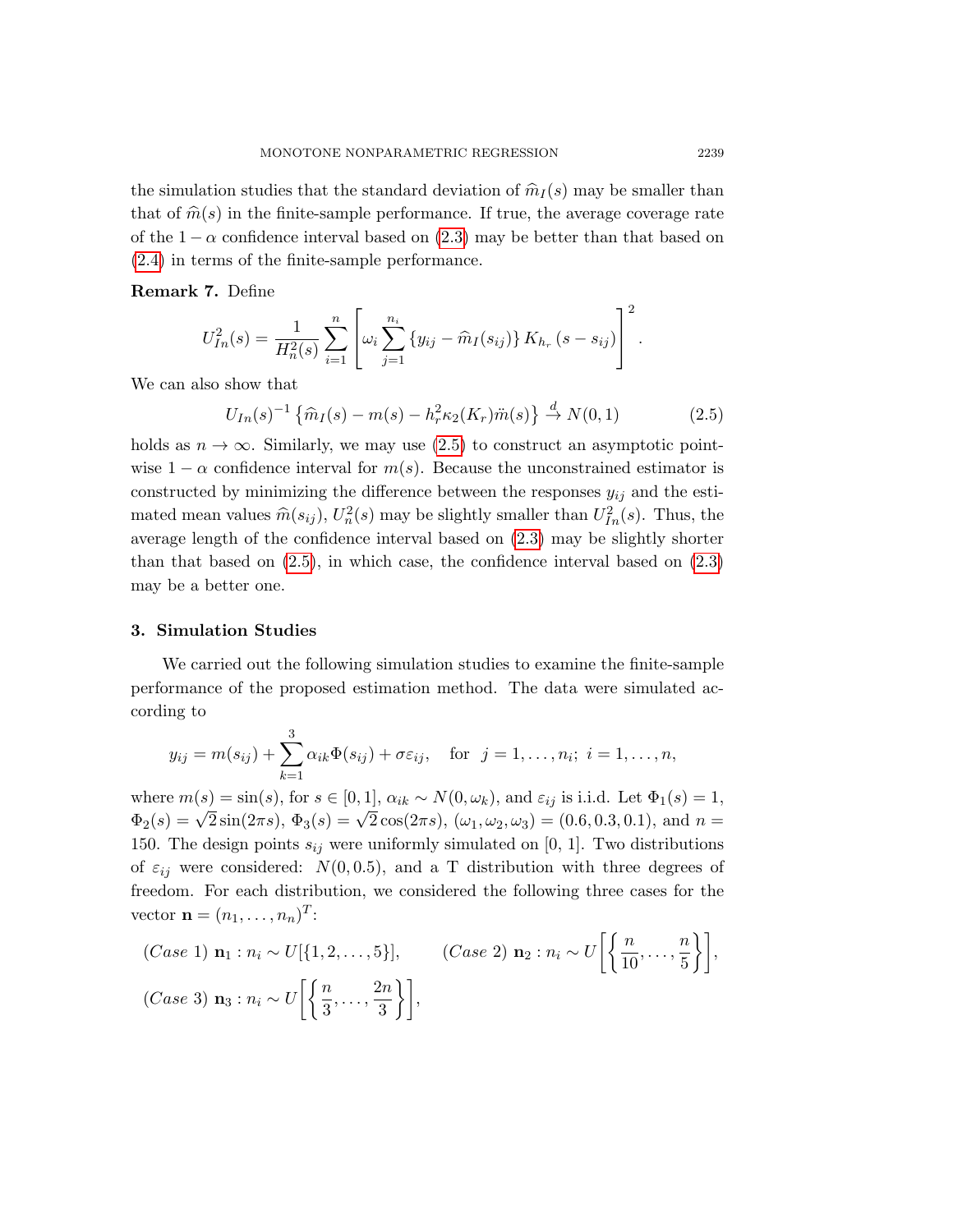$\begin{array}{lll}\n\text{CHEN ET AL.}\n\end{array}$ 

where  $U[\mathscr{D}]$  denotes a discrete uniform distribution on a finite set  $\mathscr{D}$ . Here,  $\mathbf{n}_1$ can be regarded as the case of sparse data, and  $n_3$  denotes cases of ultra-dense data. For each case, the simulation was repeated  $Q = 500$  times. We used the commonly used Gaussian kernel function  $K_r(u) = K_q(u) = \phi(x)$ , where  $\phi(x)$ is the standard normal density. Let  $S = \{s_{ij}, j = 1, \ldots, n_i; i = 1, \ldots, n\}$ . We followed Silverman's rule of thumb to choose the bandwidth parameters by setting  $h_r = 1.06(\sum_{i=1}^n n_i)^{-1/5} \min{\{\hat{\sigma}_S, (S_{[0.75]} - S_{[0.25]})/1.34\}},$  where  $\hat{\sigma}_S$  is the standard deviation of S, and  $S_{[0.25]}$  and  $S_{[0.25]}$  are the 25% and 75% sample quantiles of S, respectively. We set  $h_d = h_r^3/4$  [\(Dette, Neumeyer and Pilz \(2006\)](#page-18-3)). The N used to estimate  $m^{-1}(t)$  is set to 500.

We compared our proposed estimator with the unconstrained estimator of [\(Zhang and Wang \(2016\)](#page-19-7)). Let  $S_l = 0.04 + l \times 0.01$ , for  $l = 1, ..., E = 91$ . We calculated the bias and standard deviation (SD) at each of the 91 points  $\{S_l\}$ , based on 500 replications, to obtain the average bias and SD. Here, "SD" can be viewed as the true standard deviation of the resulting estimates and, thus, can be used to measure the efficiency of the methods. We define the empirical mean integrated squared error (EMISE) and empirical mean supremum absolute error (EMSAE) as follows:

$$
\text{EMISE}(\widehat{m}_I) = \sum_{q=1}^{Q} \sum_{l=1}^{E} \frac{\{\widehat{m}_I^{(q)}(S_l) - m(S_l)\}^2}{(QE)},
$$

$$
\text{EMSAE}(\widehat{m}_I) = \sum_{q=1}^{Q} \frac{\max_l |\widehat{m}_I^{(q)}(S_l) - m(S_l)|}{Q},
$$

where  $\widehat{m}_{I}^{(q)}$  $I_I^{(q)}(\cdot)$  is the estimator of  $m(\cdot)$  using the qth data set, for  $q = 1, \ldots, Q$ . We use the EMISE and EMSAE to measure the estimation accuracy and efficiency of all estimates of  $m(\cdot)$ . Furthermore, we built confidence intervals based on [\(2.3\)](#page-5-2) and [\(2.4\)](#page-9-0), and measured their accuracy by using the average empirical coverage probability (AECP) and average length (AL) of the confidence intervals. For each  $S_l$  and the given nominal level 95%, we built a confidence interval for  $m(S_l)$  for each data set, and then calculated the empirical coverage probabilities and average lengths based on 500 replications. We then averaged the empirical coverage probabilities and lengths across all 91 points  $S_l$ .

Table [1](#page-12-0) presents the simulation results. We have three important observations. First, our constrained estimator is more efficient and accurate than the unconstrained estimator. Second, the confidence intervals of our constrained estimator have the same width, but obviously better coverage probabilities com-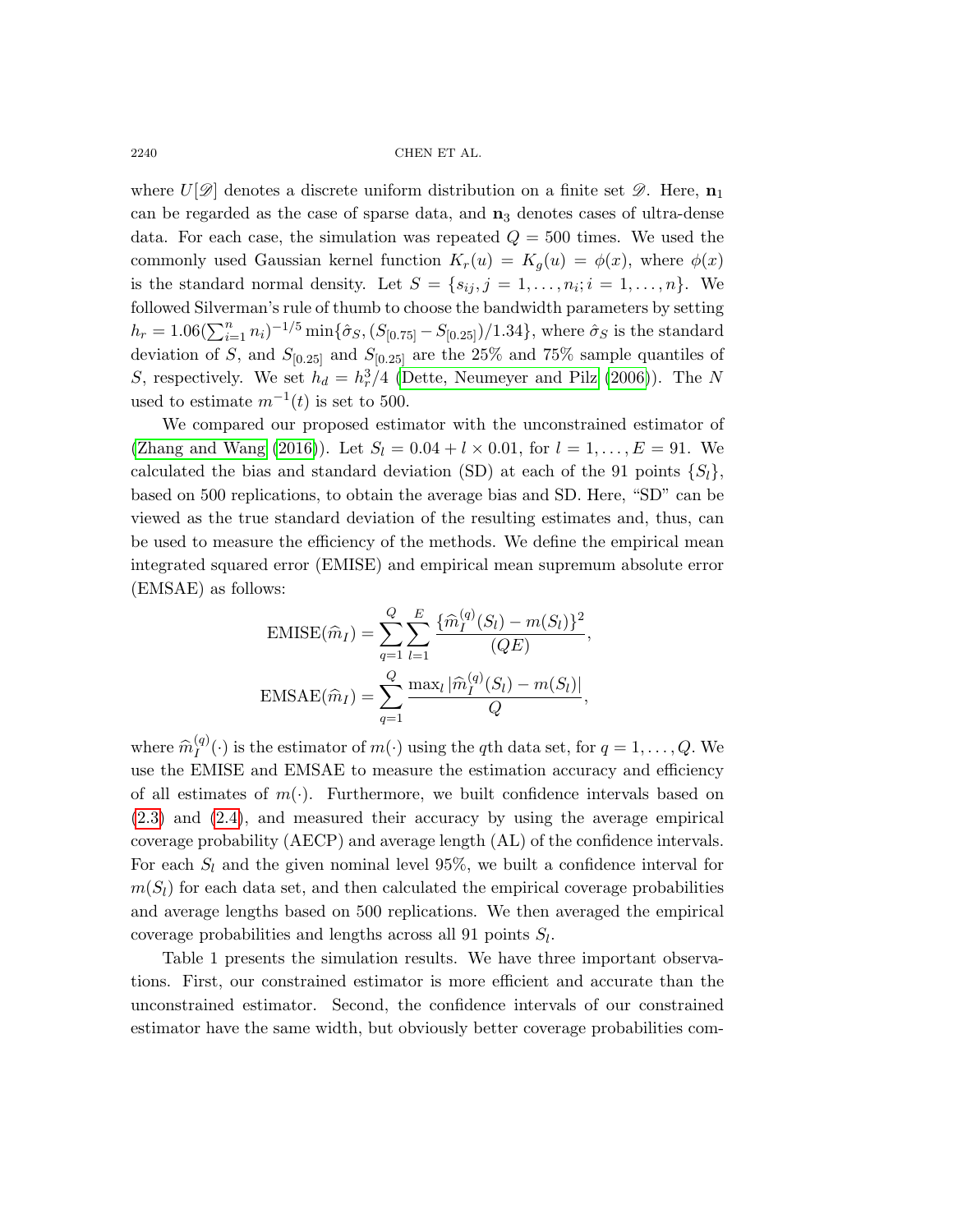|    |                         |              | N(0, 0.5)                  |                            |        |           | $\overline{T(3)}$ |                            |  |
|----|-------------------------|--------------|----------------------------|----------------------------|--------|-----------|-------------------|----------------------------|--|
|    | Scheme                  |              | $\overline{\text{Case 1}}$ | $\overline{\text{Case 2}}$ | Case 3 | Case 1    | Case 2            | $\overline{\text{Case }3}$ |  |
| UE | $\overline{\text{OBS}}$ | <b>Bias</b>  | $-0.005$                   | $-0.005$                   | 0.002  | $-0.003$  | $-0.002$          | $-0.001$                   |  |
|    |                         | SD           | 0.133                      | 0.092                      | 0.086  | 0.196     | 0.114             | 0.095                      |  |
|    |                         | <b>EMISE</b> | 0.018                      | 0.009                      | 0.007  | 0.039     | 0.013             | 0.009                      |  |
|    |                         | <b>EMSAE</b> | 0.252                      | 0.158                      | 0.135  | 0.393     | 0.207             | 0.165                      |  |
|    |                         | <b>AECP</b>  | 93.54                      | $94.35\,$                  | 94.76  | 93.19     | 93.93             | 94.73                      |  |
|    |                         | AL           | 0.499                      | 0.360                      | 0.337  | 0.712     | 0.427             | 0.366                      |  |
|    | <b>SUBJ</b>             | <b>Bias</b>  | $-0.003$                   | $-0.006$                   | 0.002  | 0.007     | $-0.002$          | $-0.001$                   |  |
|    |                         | SD           | 0.141                      | 0.091                      | 0.084  | 0.216     | 0.114             | 0.094                      |  |
|    |                         | <b>EMISE</b> | 0.020                      | 0.008                      | 0.007  | 0.048     | 0.013             | 0.009                      |  |
|    |                         | <b>EMSAE</b> | 0.279                      | 0.156                      | 0.133  | 0.448     | 0.208             | 0.165                      |  |
|    |                         | <b>AECP</b>  | 93.29                      | 94.57                      | 94.85  | 93.54     | 93.92             | 94.78                      |  |
|    |                         | AL           | 0.524                      | 0.357                      | 0.332  | 0.782     | 0.427             | 0.362                      |  |
| PE | <b>OBS</b>              | <b>Bias</b>  | $-0.005$                   | $-0.004$                   | 0.002  | $-0.003$  | $-0.002$          | 0.000                      |  |
|    |                         | SD           | 0.119                      | 0.089                      | 0.085  | 0.156     | 0.104             | 0.091                      |  |
|    |                         | <b>EMISE</b> | 0.014                      | 0.008                      | 0.007  | 0.025     | 0.011             | 0.008                      |  |
|    |                         | <b>EMSAE</b> | 0.216                      | 0.154                      | 0.134  | $0.302\,$ | 0.182             | 0.156                      |  |
|    |                         | <b>AECP</b>  | 96.17                      | $\boldsymbol{95.05}$       | 95.01  | 97.12     | 95.79             | 95.58                      |  |
|    |                         | AL           | 0.499                      | 0.360                      | 0.337  | 0.712     | 0.427             | 0.366                      |  |
|    | <b>SUBJ</b>             | <b>Bias</b>  | $-0.003$                   | $-0.005$                   | 0.002  | 0.006     | $-0.002$          | 0.001                      |  |
|    |                         | <b>SD</b>    | 0.124                      | 0.088                      | 0.083  | 0.164     | 0.103             | 0.090                      |  |
|    |                         | <b>EMISE</b> | 0.015                      | 0.007                      | 0.006  | 0.029     | 0.011             | 0.008                      |  |
|    |                         | <b>EMSAE</b> | 0.227                      | 0.152                      | 0.132  | 0.328     | 0.183             | 0.156                      |  |
|    |                         | <b>AECP</b>  | 96.44                      | 95.23                      | 95.05  | 97.40     | 95.80             | 95.69                      |  |
|    |                         | AL           | 0.524                      | 0.357                      | 0.332  | 0.782     | 0.427             | 0.362                      |  |

<span id="page-12-0"></span>Table 1. The Bias, SD, EMISE, EMSAE, AECP and AL for the unconstrained estimators (UE) and the proposed estimators (PE) for either the OBS or the SUBJ scheme.

pared with those of the unconstrained estimator. Third, compared with the SUBJ scheme, the OBS scheme produces more efficient and accurate estimators for sparse data and less efficient and accurate estimators for ultra-dense data, in general. These conclusions hold even when the normal distribution assumption of the random error  $\varepsilon$  is violated.

## 4. ADNI Real-Data Analysis

The structural brain MRI data and corresponding clinical and genetic data from the baseline and follow-up observations were downloaded from the publicly available ADNI database (<http://adni.loni.ucla.edu/>). The structural MRI data were collected across a variety of 1.5 Tesla MRI scanners, with protocols individualized for each scanner. The data include standard T1-weighted images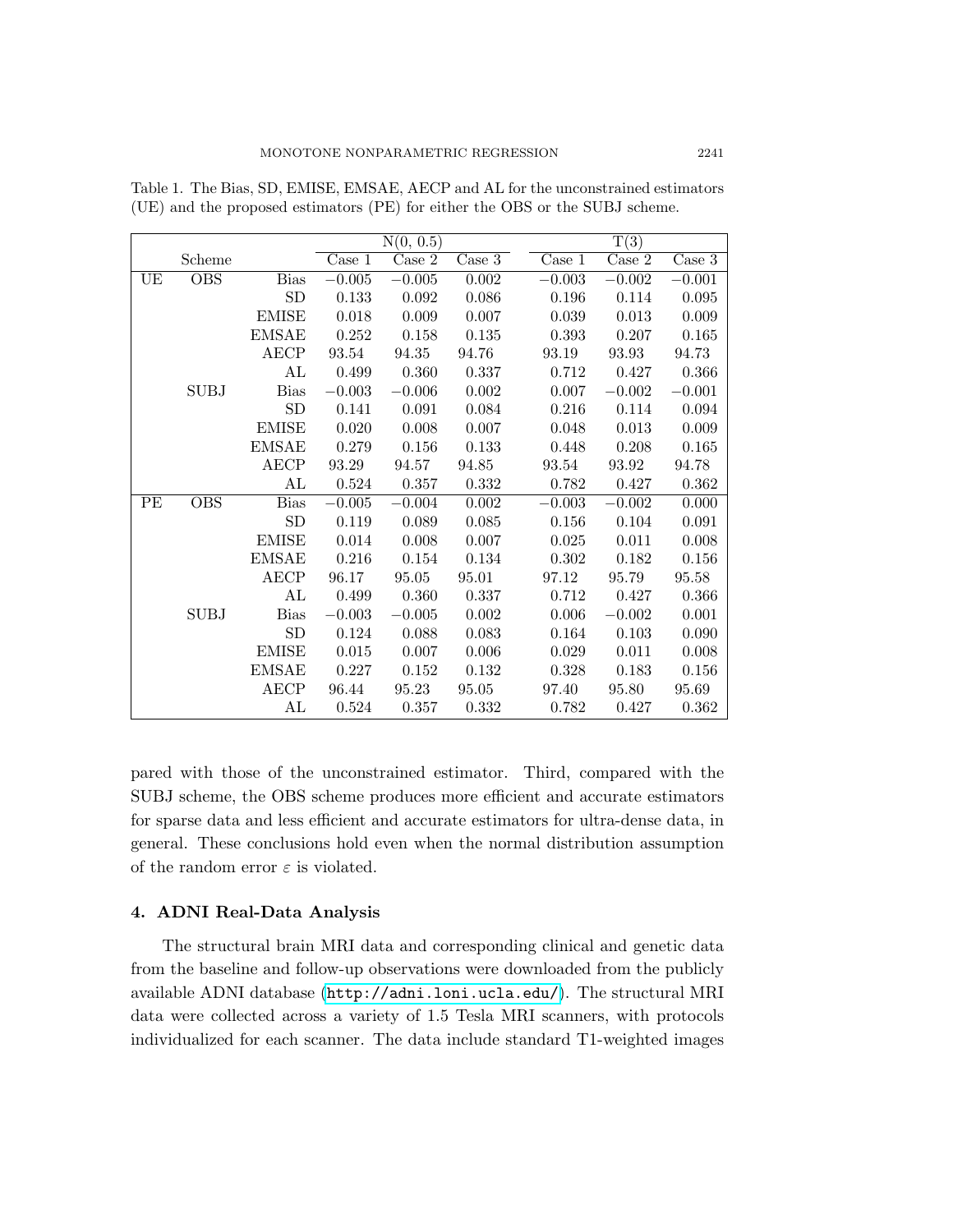obtained using volumetric three-dimensional sagittal MPRAGE (or equivalent) protocols, with varying resolutions. The settings for the typical protocol were as follows: repetition time = 2,400 ms, inversion time = 1,000 ms, flip angle =  $8^\circ$ , and field of view = 24 cm, with a  $256 \times 256 \times 170$  acquisition matrix in the x-, y–, and z–dimensions, yielding a voxel size of  $1.25 \times 1.26 \times 1.2$  mm<sup>3</sup>. The MRI data were preprocessed by standard steps, including anterior commissure and posterior commissure corrections, skull-stripping, cerebellum removal, intensity inhomogeneity correction, segmentation, and registration [\(Shen and Davatzikos](#page-19-19) [\(2004\)](#page-19-19)). Automatic regional labeling was then carried out by labeling the template, and then transferring the labels following the deformable registration of the subject images. We were able to compute volumes for each region of interest for each subject after labeling 93 regions of interest.

We wish to estimate the monotonic relationship between the mean of the GM volume and age. The ADNI data set considered here includes 562 subjects with longitudinal measurements of GM volumes. Among them, 39 subjects have one observation, 56 subjects have two observations, 117 subjects have three observations, 255 subjects have four observations, 88 subjects have five observations, and seven subjects have six observations. We scaled the age  $s_{ij}$  to  ${s_{ij} - \min_s}/(\max_s - \min_s) \in [0, 1]$ , where  $s_{ij}$  denotes the *j*th observation time point (age) for the *i*th subject, and  $\min_s$  and  $\max_s$  denote the minimum and the maximum values of  $\{s_{ij}, j = 1, \ldots, n_i; i = 1, \ldots, 562\}$ , respectively. We standardized the GM volume  $y_{ij}$  to  $(y_{ij} - \bar{y})/s_y$ , where  $y_{ij}$  denotes the GM volume for the *i*th subject, measured at the *j*th time point, and  $\bar{y}$  and  $s_y$  denote the sample mean and sample standard deviation for  $\{y_{ij}, j = 1, \ldots, n_i; i = 1, \ldots, 562\}$ , respectively. The longitudinal trajectories of the standard GM volumes at different scaled ages are shown in Figure [1](#page-14-0) (A).

Figure [1](#page-14-0) (A) and Figure [2](#page-15-0) (A) and (B) show that GM volume tends to decrease as age increases, at the individual level, indicating that the proposed constrained estimation method may be a good choice for establishing such a monotonic relationship. In contrast, the local linear regression method [\(Zhang](#page-19-7) [and Wang \(2016\)](#page-19-7)) cannot automatically impose a monotonic relationship be-tween age and GM volume. Inspecting Figure [1](#page-14-0)  $(A)$ , Figure [2](#page-15-0)  $(A)$  and  $(B)$ , and Table [2](#page-14-1) reveals that: (i) female subjects tend to have a lower GM volume than male subjects do; (ii) the number of female subjects is higher than that of male subjects, and the age of females corresponding to the first visiting time is younger than that of males before 63 years old; and (iii) the number of male subjects is higher than that of female subjects around age 63. This characteristic of the data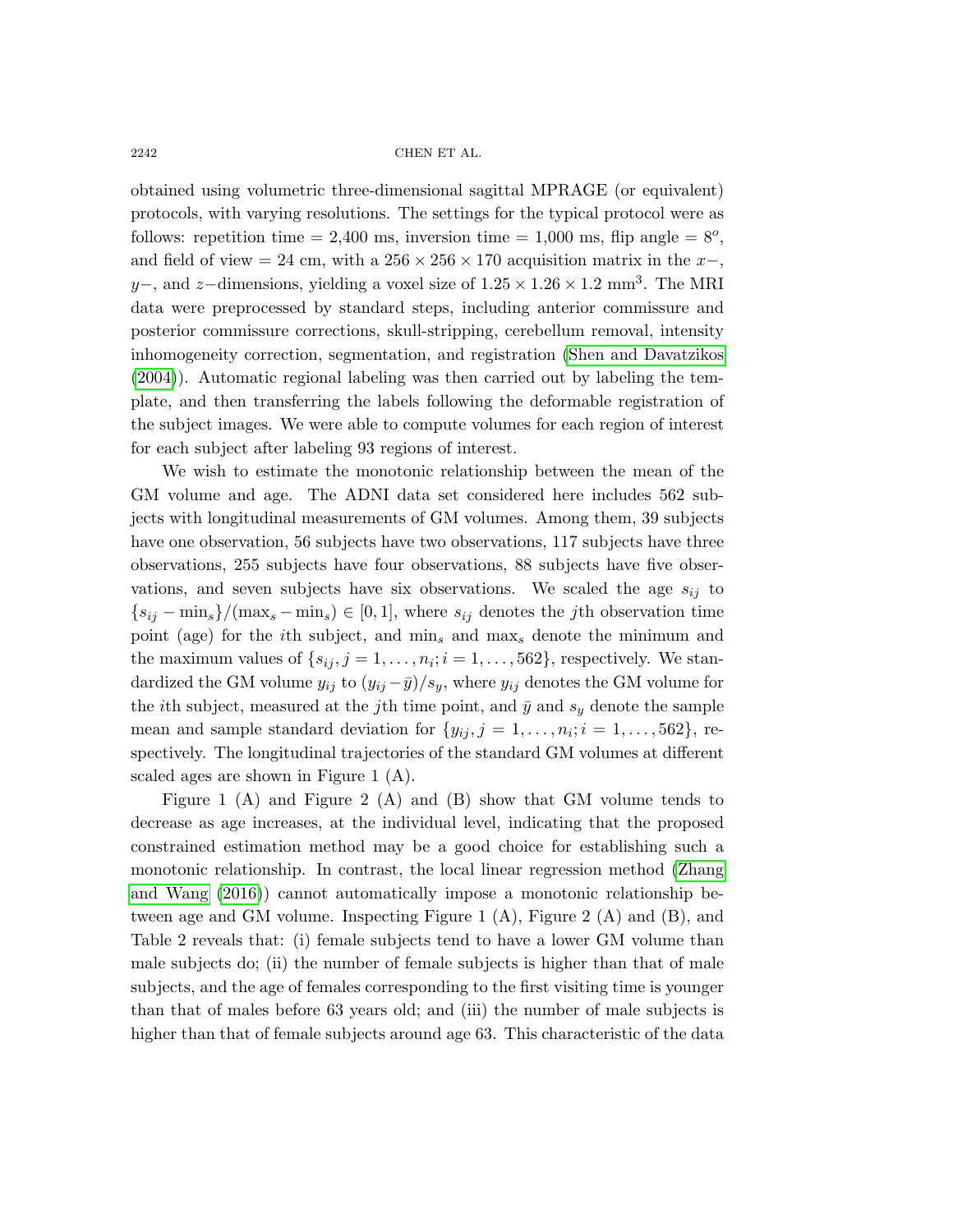<span id="page-14-0"></span>

Figure 1. ADNI data analysis. Panel (A) is the standardized volume of gray matter versus scaled age, where thin denotes male and bold denotes female. Panel (B) shows the unconstrained estimators  $\hat{m}_{(OBS)}(s)$  and the corresponding lower and upper bounds of the 95% confidence intervals (solid). Those for the unconstrained estimators  $\hat{m}_{(SUBJ)}(s)$ and the constrained estimators  $\hat{m}_{I(OBS)}(s)$  and  $\hat{m}_{I(SUBJ)}(s)$  are dashed, dotted, and dot-dash, respectively.

<span id="page-14-1"></span>Table 2. ADNI data analysis: Demographic information for subjects. "Number of Subj" means the number of subjects with the age of first visit in a certain range, "Average Visit" is the average number of visits for the subjects in a certain range.

| Age range (years) | [55, 63] | (63, 73) | (73, 83) | (83, 93] |
|-------------------|----------|----------|----------|----------|
| Number of Subj    | 32       | 174      | 281      | 75.      |
| Male/Female       | 14/18    | 102/72   | 162/119  | 50/25    |
| Average Visit     | 3.6875   | 3.5862   | 3.6192   | 3.2667   |

creates an illusion that the GM volume increases before age 63, and decreases after age 63. Therefore, as shown in Figure [1](#page-14-0) (B), the local linear method does not ensure the monotonicity of the GM volume curve with a turning age around 0.22, which corresponds to a true age of around 63.

The unconstrained estimator  $\hat{m}(s)$  yields a monotonically decreasing curve based on male observations, as shown in Figure [2](#page-15-0) (C), but it produces monotonically increasing estimated curves before 63 years old, as shown in Figure [2](#page-15-0) (D),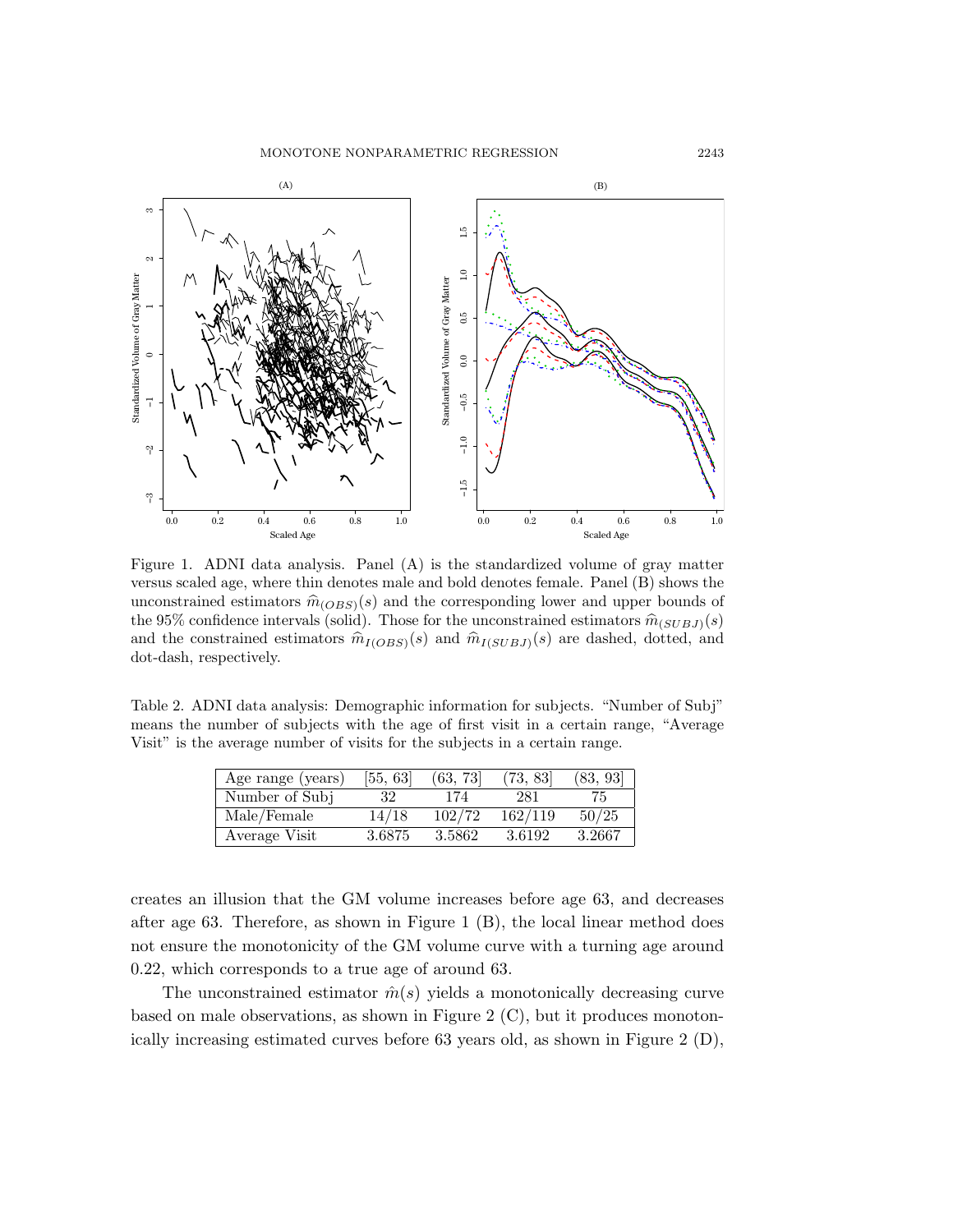<span id="page-15-0"></span>

Figure 2. ADNI data analysis. Panels (A) and (B) are the standardized volume of gray matter versus scaled age for male and female subjects, respectively. The bold lines are subjects with scaled ages of first visits less than 0.22. Panels (C) and (D), for male and female, respectively, show the unconstrained OBS estimators and their corresponding lower and upper bounds of the 95% confidence intervals (solid). Those for the unconstrained estimators  $\hat{m}_{(SUBJ)}(s)$  and the constrained estimators  $\hat{m}_{I(OBS)}(s)$ and  $\hat{m}_{I(SUBJ)}(s)$  are dashed, dotted, and dot-dash, respectively.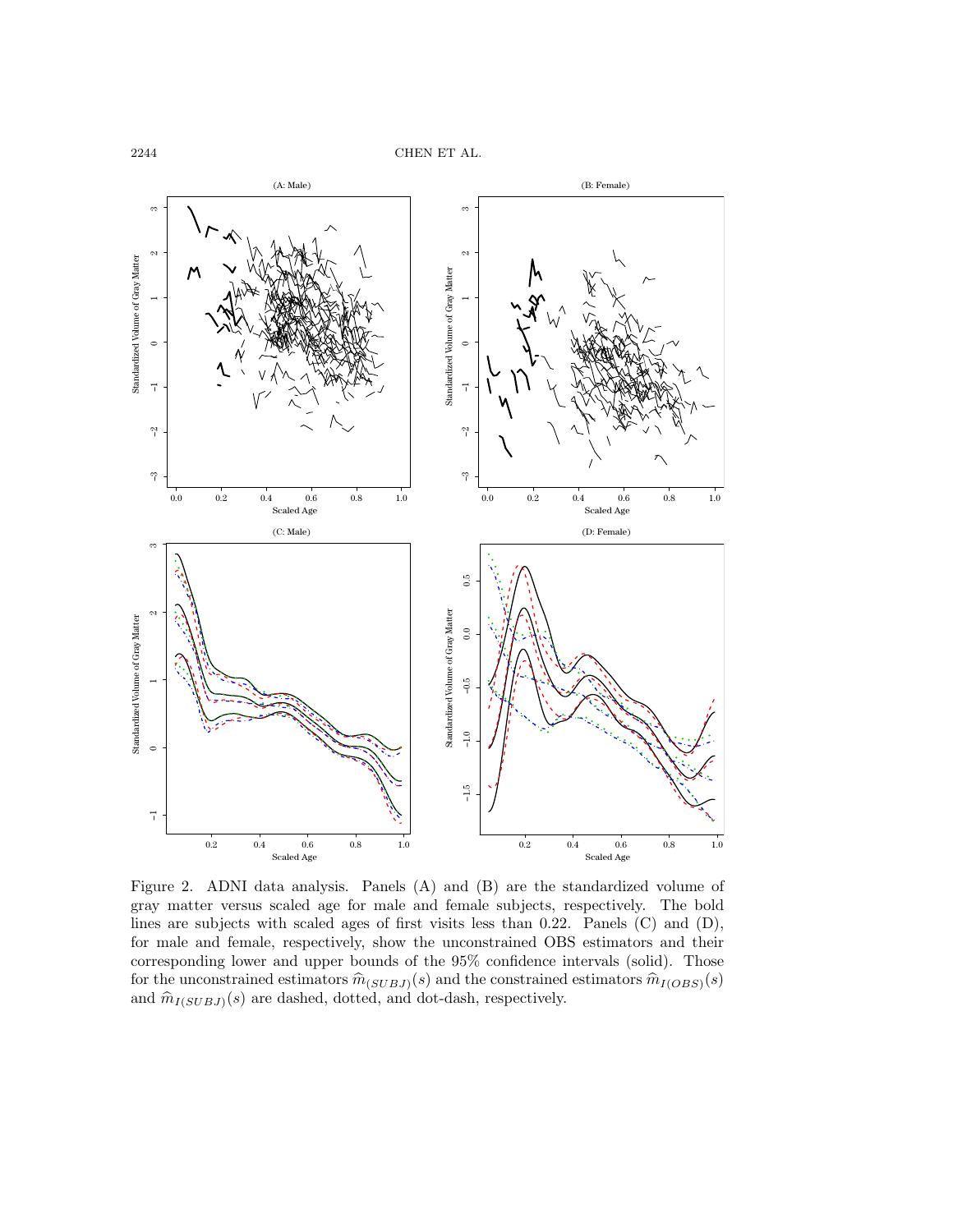based on the female observations. This is caused by possible data sparsity and biased data sampling for earlier ages. Specifically, only 32 subjects have a scaled age of the first visit less than 63 years old, including 14 males and 18 females (Table [2\)](#page-14-1). Although the GM volume tends to decrease for each female subject, as shown in Figure [2](#page-15-0) (B), it shows an opposite trend before 63 years old, caused by biased sampling. That is, subjects who are much younger than 63 have much smaller GM volumes than subjects aged about 63. In contrast, our proposed method  $\hat{m}_I(s)$  produces more reasonable results based on the male observations, female observations, and all observations.

### 5. Discussion

We have estimated a mean regression function with a monotonicity constraint for functional/longitudinal data. We proposed a two-stage estimating procedure. The first stage obtains a local linear estimator of the mean function, without a constraint. The second stage refines the unconstrained estimator based on Equation [\(2.1\)](#page-3-0), and then performs a numerical inversion. The theoretical results, simulations, and real-data analysis confirm the good performance of our proposed estimating procedure. The asymptotic normality properties are consistent with those of the unconstrained estimator (i.e., the local linear estimator). However, when the true mean regression function is known to be monotone, our proposed method can take the monotonicity constraint into account. Thus, more information is incorporated, making the proposed estimator more efficient and accurate than the local linear estimator in terms of the finite-sample performance. Furthermore, we compare two commonly used weighting schemes (OBS and SUBJ; see [Zhang and Wang \(2016\)](#page-19-7)), both theoretically and numerically, for our proposed estimators.

Theorem [1](#page-5-0) shows that the correlated structure from the same subject plays a key role in the asymptotic variance of the asymptotic distribution. However, our estimating procedure does not take into account such correlation. In the first estimating stage, we can use the idea in [Chen et al. \(2011\)](#page-18-4); [Chen, Tang and Gao](#page-18-5) [\(2018\)](#page-18-5) to incorporate the correlation. That is, we can regress the error on its predecessors and implement the local linear procedure based on the prediction error. In practice, we can test the monotonicity assumption [\(Ghosal, Sen and van](#page-18-6) [der Vaart \(2000\)](#page-18-6); [Wang and Meyer \(2011\)](#page-19-20); [Ahkim, Gijbels and Verhasselt \(2017\)](#page-18-7)) before performing our proposed method. Recently, [Dawson and Muller \(2018\)](#page-18-1) developed an estimation based on conditional quantile trajectories under the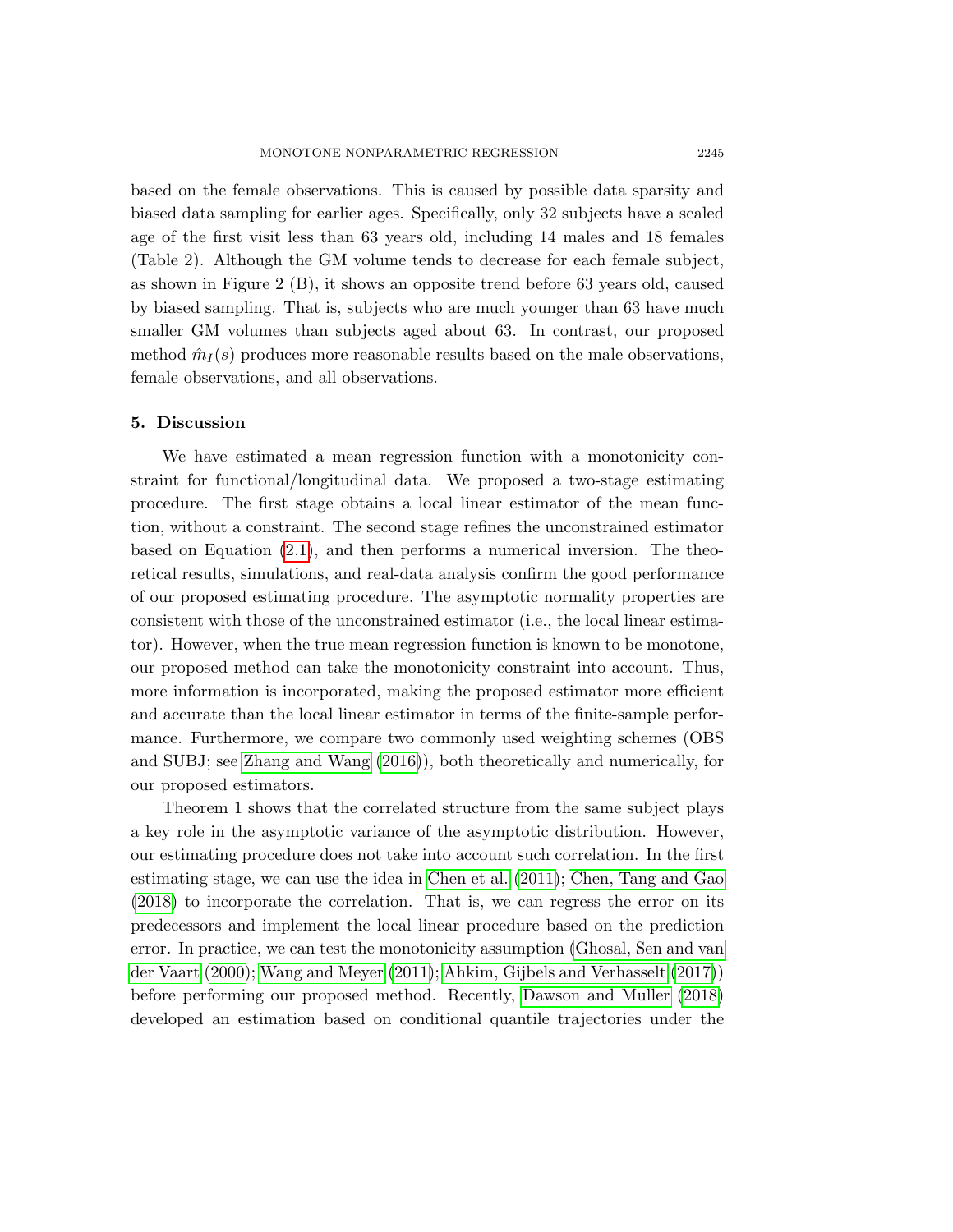monotonicity constraint of the underlying processes. The proposed estimation method can be extended to estimate conditional quantile functions with the monotonicity constraint. However, these topics are beyond the scope of this study, and thus are left to future research.

# Supplementary Material

All lemmas and technical proofs are included in the Supplementary Material.

#### Acknowledgements

We thank the two reviewers, the Associate Editor, and the Joint Editor for their constructive comments. The research of Dr. Chen was supported by NSFC grant 11871,477 and Hunan Provincial Natural Science Foundation of China 2016JJ3138. The research of Dr. Zhu was supported by NIH grants MH116527 and MH086633, a grant from the Cancer Prevention Research Institute of Texas, and the endowed Bao-Shan Jing Professorship in Diagnostic Imaging. The research of Dr. Gao was supported by the National Social Science Fund of China (Grant No.18BTJ040). The research of Dr. Fu was supported by a UK MRC grant (MR/M025152/1). The data used in preparation of this article were obtained from the Alzheimer's Disease Neuroimaging Initiative (ADNI) database (<http://adni.loni.usc.edu>). As such, the investigators within the ADNI contributed to the design and implementation of the ADNI and/or provided data, but did not participate in the subsequent analysis or in writing this manuscript. A complete list of ADNI investigators can be found at [http://adni.loni.usc.](http://adni.loni.usc.edu/wp-content/uploads /how_to_apply/ADNI_Acknowledgement_List.pdf) [edu/wp-content/uploads/how\\_to\\_apply/ADNI\\_Acknowledgement\\_List.pdf](http://adni.loni.usc.edu/wp-content/uploads /how_to_apply/ADNI_Acknowledgement_List.pdf).

## Appendix

## Assumptions

We present all the assumptions as follows.

# (A) Kernel function.

 $K_r(\cdot)$  is assumed to be a symmetric probability density function on [−1, 1] and  $K_r$  is twice continuously differentiable on its support such that

$$
\kappa_2(K_r) < \infty, \qquad \int K_r^2(u) du < \infty.
$$

The assumptions on  $K_d$  are the same as those on  $K_r$ .

## (B) Time points and true functions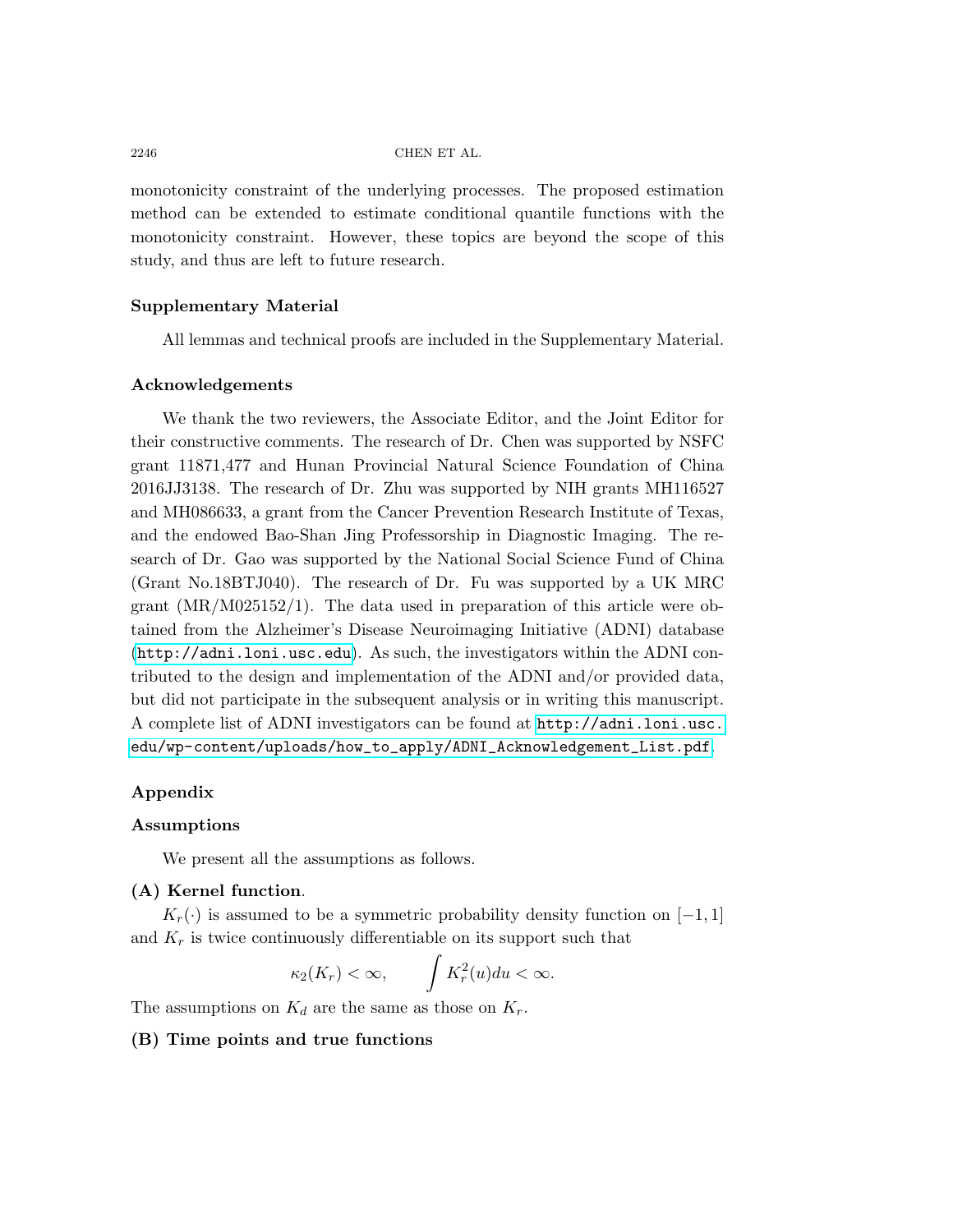(B1)  $\{s_{ij} : i = 1, \ldots, n; j = 1, \ldots, n_i\}$  are i.i.d. copies of a random variable S defined on [0, 1]. The density  $f(\cdot)$  of S is bounded from below and above with  $0 < m_f \le \min_{s \in [0,1]} f(s) \le \max_{s \in [0,1]} f(s) \le M_f < \infty$  and  $\ddot{f}(s)$ , the second derivative of  $f(\cdot)$ , is continuous on [0, 1].

(B2)  $\ddot{m}(s)$ , the second derivative of  $m(s)$ , is continuous on [0, 1].

(B3)  $\ddot{\sigma}(s)$ , the second derivative of  $\sigma(\cdot)$ , is continuous on [0, 1].

(B4)  $\{\eta_i(\cdot)\}_i$  are i.i.d. copies of  $\eta(\cdot)$  and  $\{\varepsilon_{ij}\}_{ij}$  are i.i.d. copies of  $\varepsilon$ . Furthermore,  $E(\varepsilon) = 0$ ,  $E(\varepsilon^2) = 1$ .

(B5) X is independent of S and  $\varepsilon$  is independent of S and  $\eta$ .

(B6)  $\partial^2 \gamma(s,t)/\partial s^2$ ,  $\partial^2 \gamma(s,t)/\partial s \partial t$  and  $\partial^2 \gamma(s,t)/\partial t^2$  are continuous on [0, 1]<sup>2</sup>.

(C) Bandwidths and moments

$$
(C1) \ h_r \to 0, \ h_d \to 0, \ h_r^2/h_d \to 0, \ h_r/h_d \to \infty, \ h_d/\log(n)^2 = O(1),
$$
  
\n
$$
h_d^2 h_r^{-8} \max \left\{ \sum_{i=1}^n n_i \omega_i^2/h_r, \sum_{i=1}^n \omega_i^2 n_i (n_i - 1) \right\} \to \infty,
$$
  
\n
$$
\log(n)^2 h_r^{-2} h_d^{-1} \max \left\{ \sum_{i=1}^n n_i \omega_i^2/h_r, \sum_{i=1}^n \omega_i^2 n_i (n_i - 1) \right\} \to 0,
$$
  
\n
$$
\sum_{j=1}^n \omega_j^4 (n_j^4 + n_j^3/h_d + n_j^2/h_d^2 + n_j/h_d^3) \left\{ \sum_{j=1}^n \omega_j^2 n_j/h_r + \sum_{j=1}^n \omega_j^2 n_j (n_j - 1) \right\}^{-2} \to 0.
$$
  
\n
$$
(C2) E(\varepsilon^5) < \infty, E \sup_{s \in [0,1]} \eta^5(s) < \infty, \text{ and } E\eta^5(s) \text{ is continuous on } [0, 1].
$$
  
\n
$$
(C3)
$$
  
\n
$$
n \left\{ \sum_{i=1}^n n_i \omega_i^2 h_r + \sum_{i=1}^n n_i (n_i - 1) \omega_i^2 h_r^2 \right\} \left\{ \frac{\log(n)}{n} \right\}^{-3/5} \to \infty.
$$

(C4)  $\sup_n(n \max_i n_i \omega_i) \leq B < \infty$ .

#### References

- <span id="page-18-7"></span>Ahkim, M., Gijbels, I. and Verhasselt, A. (2017). Shape testing in varying coefficient models. Test 26, 429–450.
- <span id="page-18-2"></span>Brunk, H. D. (1955). Maximum likelihood estimates of monotone parameters. Ann. Math. Statist. 26, 607–616.
- <span id="page-18-4"></span>Chen, Z., Shi, N. Z., Gao, W. and Tang, M. L. (2011). Efficient semiparametric estimation via cholesky decomposition for longitudinal data. Comput. Statist. Data Anal. 55, 3344–3354.
- <span id="page-18-5"></span>Chen, Z., Tang, M. L. and Gao, W. (2018). A profile likelihood approach for longitudinal data analysis. Biometrics 74, 220–228.
- <span id="page-18-1"></span>Dawson, M. and Muller, H. G. (2018). Dynamic modeling of conditional quantile trajectories, with application to longitudinal snippet data. J. Amer. Statist. Assoc. 113, 1612-1624.
- <span id="page-18-3"></span>Dette, H., Neumeyer, N. and Pilz, K. F. (2006). A simple nonparametric estimator of a strictly monotone regression function. *Bernoulli*  $12(3)$ , 469–490.
- <span id="page-18-0"></span>Fitzmaurice, G. M., Laird, N. M. and Ware, J. M. (2004). Applied Longitudinal Analysis. Wiley, New Jersey.

<span id="page-18-6"></span>Ghosal, S., Sen, A. and van der Vaart, A. (2000). Testing monotonicity of regression. Ann.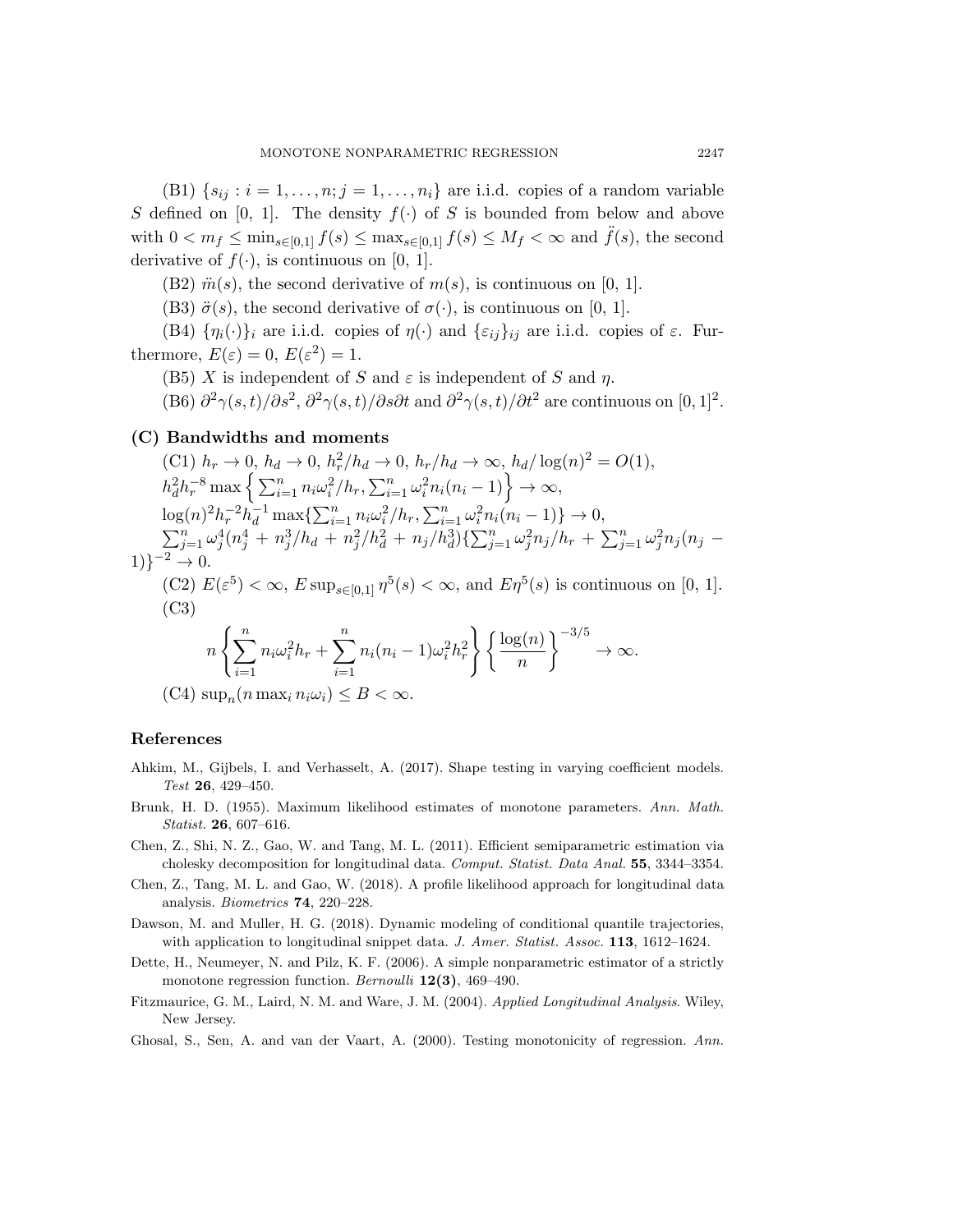Statist. 28, 1054–1092.

- <span id="page-19-8"></span>Gijbels, I. (2005). Monotone regression. In The Encyclopedia of Statistical Sciences (Edited by N. Balakrishnan, S. Kotz, C. B. Read and B. Vadakovic). 2nd Edition. Wiley, Hoboken, NJ.
- <span id="page-19-16"></span>Hall, P. and Huang, L. S. (2001). Nonparametric kernel regression subject to monotonicity constraints. Ann. Statist. 29, 624–647.
- <span id="page-19-17"></span>Hall, P., Muller, H. G. and Wang, J. L. (2006). Properties of principal component methods for functional and longitudinal data analysis. Ann. Statist. 34, 1493–1517.
- <span id="page-19-0"></span>Henkenius, A., Peterson, B. and et al. (2003). Mapping cortical change across the human life span. Nature Neuroscience 6, 309-315.
- <span id="page-19-1"></span>Hoogendam, Y. Y., van der Geest, J. N., van der Lijn, F., van der Lugt, A., Niessen, W. J., Krestin, G. P., Hofman, A., Vernooij, M. W., Breteler, M. M. and Ikram, M. A. (2012). Determinants of cerebellar and cerebral volume in the general elderly population. Neurobiol. Aging 33, 2774–2781.
- <span id="page-19-13"></span>Kelly, C. and Rice, J. (1990). Monotone smoothing with application to dose response curves and the assessment of synergism. Biometrics 46, 1071–1085.
- <span id="page-19-6"></span>Kim, S. and Zhao, Z. B. (2012). Unified inference for sparse and dense longitudinal models. Biometrika 100, 203–212.
- <span id="page-19-5"></span>Li, Y. and Hsing, T. (2010). Uniform convergence rates for nonparametric regression and principal component analysis in functional/longitudinal data. Ann. Statist. 38, 3321–3351.
- <span id="page-19-10"></span>Mammen, E. (1991). Estimating a smooth monotone regression function. Ann. Statist. 19, 724–740.
- <span id="page-19-15"></span>Mammen, E., Marron, J. S., Turlach, B. A. and Wand, M. P. (2001). A general projection framework for constrained smoothing. Statist. Sci. 16, 232-248.
- <span id="page-19-14"></span>Mammen, E. and Thomas-Agnan, C. (1999). Smoothing splines and shape restrictions. Scand. J. Stat. 26, 239–252.
- <span id="page-19-9"></span>Mukerjee, H. (1988). Monotone nonparametric regression. Ann. Statist. 16, 741–750.
- <span id="page-19-11"></span>Ramsay, J. O. (1988). Monotone regression splines in action (with comments). *Statist. Sci.* 3, 425–461.
- <span id="page-19-12"></span>Ramsay, J. O. (1998). Estimating smooth monotone functions. J. R. Stat. Soc. Ser. B. Stat. Methodol. 60, 365–375.
- <span id="page-19-19"></span>Shen, D. G. and Davatzikos, C. (2004). Measuring temporal morphological changes robustly in brain mr images via 4-dimensional template warping. Neuroimage 21, 1508–1517.
- <span id="page-19-20"></span>Wang, J. and Meyer, M. (2011). Testing the monotonicity or convexity of a function using regression splines. Canad. J. Stat. 39, 89–107.
- <span id="page-19-4"></span>Wang, J. L., Chiou, J. M. and Muller, H. G. (2016). Review of functional data analysis. Annu. Rev. Stat. Appl. 3, 257–295.
- <span id="page-19-3"></span>Wu, H. and Zhang, J. T. (2006). Nonparametric Regression Methods for Longitudinal Data Analysis: Mixed-Effects Modeling Approaches. Wiley, New Jersey.
- <span id="page-19-2"></span>Yao, F., Muller, H. G. and Wang, J. L. (2005). Functional data analysis for sparse longitudinal data. J. Amer. Statist. Assoc. 100, 577–590.
- <span id="page-19-18"></span>Zhang, J. T. and Chen, J. (2007). Statistical inferences for functional data. Ann. Statist. 35, 1052–1079.
- <span id="page-19-7"></span>Zhang, X. and Wang, J. L. (2016). From sparse to dense functional data and beyond. Ann.